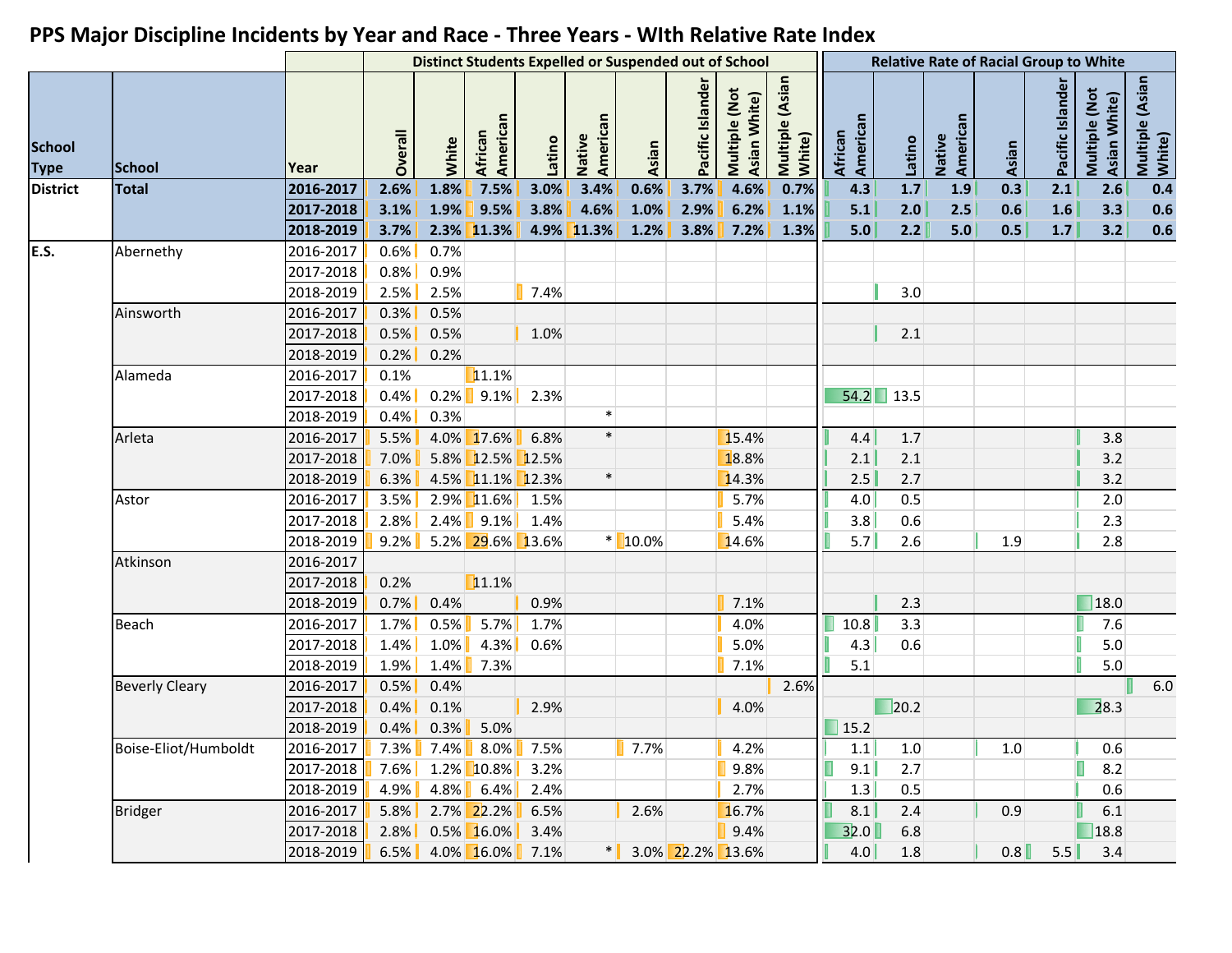|                              |                         |           |         |              |                             |        |                    | <b>Distinct Students Expelled or Suspended out of School</b> |                  |                               |                           |                     |               |                    | <b>Relative Rate of Racial Group to White</b> |                  |                               |                           |
|------------------------------|-------------------------|-----------|---------|--------------|-----------------------------|--------|--------------------|--------------------------------------------------------------|------------------|-------------------------------|---------------------------|---------------------|---------------|--------------------|-----------------------------------------------|------------------|-------------------------------|---------------------------|
| <b>School</b><br><b>Type</b> | <b>School</b>           | Year      | Overall | White        | American<br>African         | Latino | Native<br>American | Asian                                                        | Pacific Islander | Multiple (Not<br>Asian White) | Multiple (Asian<br>White) | American<br>African | Latino        | American<br>Native | Asian                                         | Pacific Islander | Multiple (Not<br>Asian White) | Multiple (Asian<br>White) |
| <b>E.S.</b>                  | <b>Bridlemile</b>       | 2016-2017 | 0.4%    | 0.3%         |                             |        |                    |                                                              |                  | 5.3%                          |                           |                     |               |                    |                                               |                  | $\Box$ 20.3                   |                           |
|                              |                         | 2017-2018 | 0.2%    |              |                             |        |                    |                                                              |                  | 5.9%                          |                           |                     |               |                    |                                               |                  |                               |                           |
|                              |                         | 2018-2019 | 1.5%    | 1.8%         |                             | 2.1%   |                    |                                                              |                  |                               |                           |                     | 1.1           |                    |                                               |                  |                               |                           |
|                              | <b>Buckman</b>          | 2016-2017 | 2.4%    |              | 1.3% 15.8%                  |        |                    |                                                              |                  | 13.8%                         |                           | $\blacksquare$ 12.5 |               |                    |                                               |                  | 10.9                          |                           |
|                              |                         | 2017-2018 | 3.2%    | $1.9\%$      | 5.0%                        | 6.3%   |                    | 7.7%                                                         |                  | 8.3%                          |                           | 2.7                 | 3.4           |                    | 4.1                                           |                  | 4.4                           |                           |
|                              |                         | 2018-2019 | 3.3%    | 3.6%         |                             | 1.6%   |                    |                                                              |                  | 6.5%                          | 4.5%                      |                     | 0.5           |                    |                                               |                  | $1.8\,$                       | 1.3                       |
|                              | Capitol Hill            | 2016-2017 | 0.9%    | 0.9%         |                             |        |                    |                                                              |                  | 6.3%                          |                           |                     |               |                    |                                               |                  | 6.9                           |                           |
|                              |                         | 2017-2018 | 1.8%    | $1.2\%$      | $9.5\%$                     | 2.2%   |                    |                                                              |                  | 6.7%                          |                           | 7.7                 | 1.8           |                    |                                               |                  | 5.4                           |                           |
|                              |                         | 2018-2019 | 3.2%    |              | 2.2% 12.5%                  |        |                    |                                                              |                  | 26.3%                         |                           | 5.8                 |               |                    |                                               |                  | 12.1                          |                           |
|                              | César Chávez            | 2016-2017 | 5.4%    |              | $7.7\%$ 12.8%               | 2.6%   |                    |                                                              |                  | 3.7% 10.7%                    |                           | 1.7                 | 0.3           |                    |                                               | 0.5              | 1.4                           |                           |
|                              |                         | 2017-2018 | 8.7%    |              | 3.4% 23.5%                  | 6.3%   |                    | 11.1%                                                        |                  | 3.6% 10.3%                    |                           | 7.0                 | 1.9           |                    | 3.3                                           | 1.1              | 3.0                           |                           |
|                              |                         | 2018-2019 | 6.5%    | 4.0%         | $9.2\%$                     | 5.2%   |                    | $*$ 10.0%                                                    |                  | 8.7% 13.5%                    |                           | 2.3                 | 1.3           |                    | 2.5                                           | 2.2              | 3.3                           |                           |
|                              | Chapman                 | 2016-2017 | 1.0%    | 1.0%         |                             | 1.8%   |                    |                                                              |                  |                               | 2.6%                      |                     | 1.8           |                    |                                               |                  |                               | 2.7                       |
|                              |                         | 2017-2018 | 2.4%    | 2.4%         | 9.1%                        | 6.5%   |                    |                                                              |                  |                               |                           | 3.8                 | 2.7           |                    |                                               |                  |                               |                           |
|                              |                         | 2018-2019 | 2.7%    |              | 1.8% 25.0%                  | 2.0%   |                    |                                                              | $\ast$           | 6.3%                          |                           | 13.6                | $1.1\,$       |                    |                                               |                  | 3.4                           |                           |
|                              | Chief Joseph            | 2016-2017 | 0.6%    | 1.0%         |                             |        |                    |                                                              |                  |                               |                           |                     |               |                    |                                               |                  |                               |                           |
|                              |                         | 2017-2018 | 0.8%    | 1.0%         |                             | 2.7%   |                    |                                                              |                  |                               |                           |                     | 2.8           |                    |                                               |                  |                               |                           |
|                              |                         | 2018-2019 | 3.4%    | 2.0%         | 6.3%                        | 7.5%   |                    |                                                              |                  | 5.0%                          | 5.6%                      | 3.2                 | 3.8           |                    |                                               |                  | 2.5                           | 2.8                       |
|                              | <b>Creative Science</b> | 2016-2017 | 1.0%    | 1.4%         |                             |        |                    |                                                              |                  |                               |                           |                     |               |                    |                                               |                  |                               |                           |
|                              |                         | 2017-2018 | 2.1%    | 2.0%         | 8.3%                        |        |                    |                                                              |                  | 10.0%                         |                           | 4.2                 |               |                    |                                               |                  | 5.1                           |                           |
|                              |                         | 2018-2019 | 2.6%    |              | $2.0\%$ 11.1%               | 3.3%   | $\ast$             |                                                              |                  | 10.0%                         |                           | 5.4                 | 1.6           |                    |                                               |                  | 4.9                           |                           |
|                              | Creston                 | 2016-2017 | 4.2%    |              | $2.6\%$ 21.4%               | 3.9%   |                    |                                                              |                  | 15.4%                         |                           | 8.4                 | 1.5           |                    |                                               |                  | 6.0                           |                           |
|                              |                         | 2017-2018 | 3.5%    |              | 2.7% 11.8%                  | 4.4%   |                    | 2.9%                                                         |                  | 5.6%                          |                           | 4.4                 | 1.7           |                    | 1.1                                           |                  | 2.1                           |                           |
|                              |                         | 2018-2019 | 4.2%    |              | 4.0% 23.1%                  | 1.6%   |                    |                                                              |                  | 9.1%                          |                           | 5.8                 | 0.4           |                    |                                               |                  | 2.3                           |                           |
|                              | Duniway                 | 2016-2017 | 0.4%    | 0.2%         |                             | 4.5%   |                    |                                                              |                  |                               |                           |                     | $\sqrt{19.9}$ |                    |                                               |                  |                               |                           |
|                              |                         | 2017-2018 | 0.2%    | 0.2%         |                             |        |                    |                                                              |                  |                               |                           |                     |               |                    |                                               |                  |                               |                           |
|                              |                         | 2018-2019 | 0.2%    |              |                             | 3.1%   |                    |                                                              |                  |                               |                           |                     |               |                    |                                               |                  |                               |                           |
|                              | Faubion                 | 2016-2017 |         |              | $2.3\%$ 3.5% 2.8% 0.6%      |        |                    |                                                              |                  | $\vert$ 4.3%                  |                           |                     | $0.8$ 0.2     |                    |                                               |                  | $1.2$                         |                           |
|                              |                         | 2017-2018 |         |              | $3.5\%$ 1.6% 5.7% 3.7%      |        |                    |                                                              |                  | 3.6%                          |                           | 3.5                 | 2.3           |                    |                                               |                  | 2.2                           |                           |
|                              |                         | 2018-2019 |         |              | $3.5\%$ 1.0% 4.1% 2.9% 7.1% |        |                    |                                                              |                  | 10.7%                         |                           | 4.1                 |               | $2.9$ 7.1          |                                               |                  | 10.7                          |                           |
|                              | <b>Forest Park</b>      | 2016-2017 | 0.2%    |              |                             |        |                    | 1.0%                                                         |                  |                               |                           |                     |               |                    |                                               |                  |                               |                           |
|                              |                         | 2017-2018 |         | $0.5\%$ 0.4% |                             |        |                    | 0.9%                                                         |                  |                               |                           |                     |               |                    | 2.5                                           |                  |                               |                           |
|                              |                         | 2018-2019 |         |              |                             |        |                    |                                                              |                  |                               |                           |                     |               |                    |                                               |                  |                               |                           |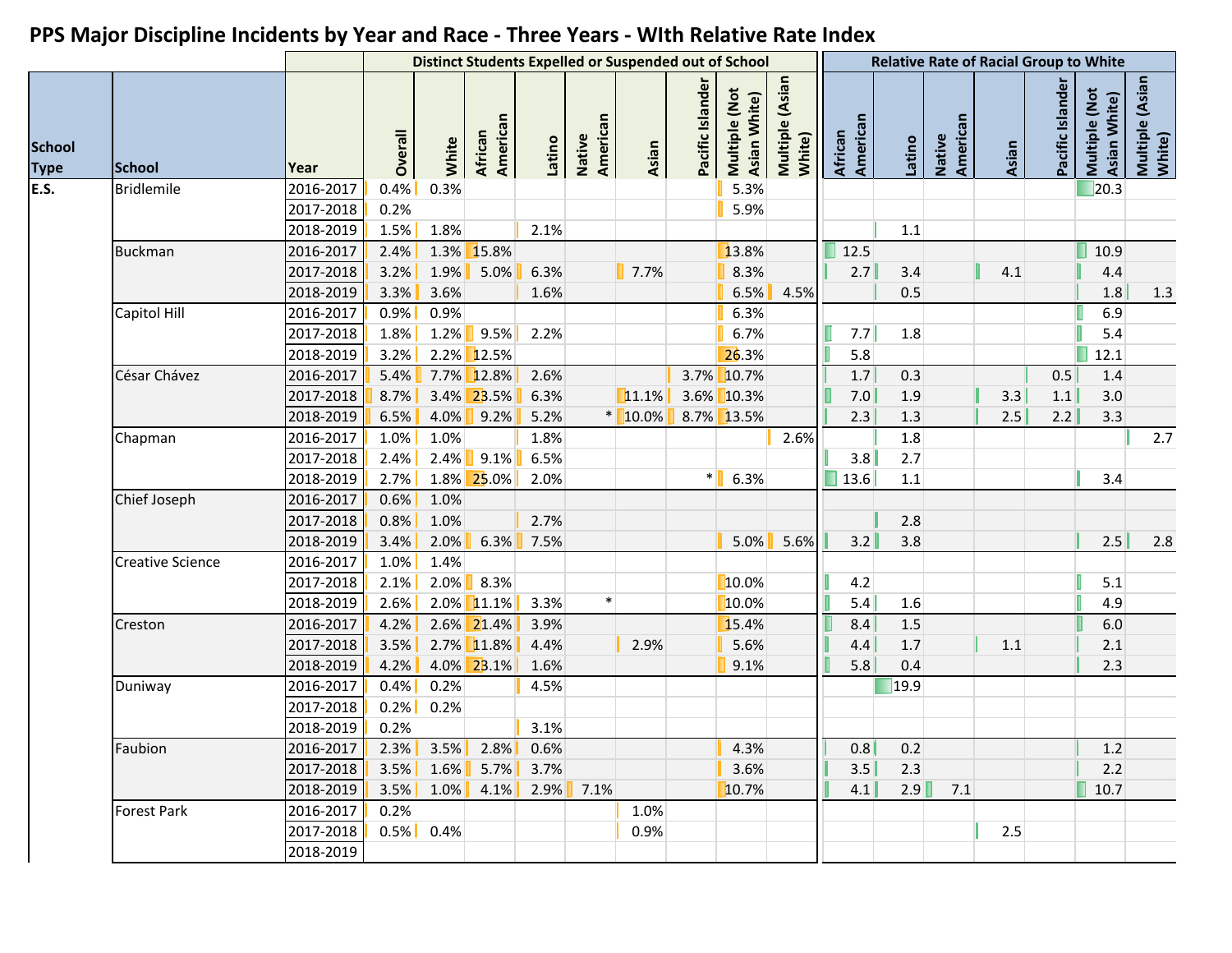|                              |                      |           |         |              |                            |        | <b>Distinct Students Expelled or Suspended out of School</b> |        |                  |                               |                           |                     |        |                    | <b>Relative Rate of Racial Group to White</b> |                  |                               |                           |
|------------------------------|----------------------|-----------|---------|--------------|----------------------------|--------|--------------------------------------------------------------|--------|------------------|-------------------------------|---------------------------|---------------------|--------|--------------------|-----------------------------------------------|------------------|-------------------------------|---------------------------|
| <b>School</b><br><b>Type</b> | <b>School</b>        | Year      | Overall | White        | American<br><b>African</b> | Latino | Native<br>American                                           | Asian  | Pacific Islander | Multiple (Not<br>Asian White) | Multiple (Asian<br>White) | American<br>African | Latino | American<br>Native | Asian                                         | Pacific Islander | Multiple (Not<br>Asian White) | Multiple (Asian<br>White) |
| <b>E.S.</b>                  | Glencoe              | 2016-2017 | 0.6%    | 0.6%         |                            |        |                                                              |        |                  | 3.2%                          |                           |                     |        |                    |                                               |                  | 5.6                           |                           |
|                              |                      | 2017-2018 | 1.2%    | 0.6%         | 5.6%                       |        |                                                              |        |                  | 5.4%                          | 3.4%                      | 9.3<br>н            |        |                    |                                               |                  | П<br>9.1                      | 5.8                       |
|                              |                      | 2018-2019 | 0.7%    | 0.9%         |                            |        |                                                              |        |                  |                               |                           |                     |        |                    |                                               |                  |                               |                           |
|                              | Grout                | 2016-2017 | 1.6%    | 1.4%         | 3.8%                       |        | $\ast$                                                       |        |                  |                               |                           | 2.7                 |        |                    |                                               |                  |                               |                           |
|                              |                      | 2017-2018 | 2.3%    | 1.9%         | 2.1%                       | 5.0%   |                                                              | 2.2%   |                  | 3.6%                          |                           | 1.1                 | 2.7    |                    | 1.2                                           |                  | 1.9                           |                           |
|                              |                      | 2018-2019 | 4.2%    | 5.0%         | $2.6\%$                    | 2.5%   |                                                              | 5.4%   |                  | 3.6%                          |                           | 0.5                 | 0.5    |                    | 1.1                                           |                  | 0.7                           |                           |
|                              | <b>Harrison Park</b> | 2016-2017 | 4.4%    | $5.1\%$      | 8.8%                       | 3.4%   |                                                              | 1.1%   | 8.3%             |                               | 2.3% 12.5%                | 1.7                 | 0.7    |                    | 0.2                                           | 1.6              | 0.5                           | 2.5                       |
|                              |                      | 2017-2018 | 6.6%    |              | $4.7\%$ 15.3%              | 7.3%   |                                                              |        | $1.7\%$ 7.7%     | 4.4%                          |                           | 3.3                 | 1.6    |                    | 0.4                                           | 1.6              | $1.0\,$                       |                           |
|                              |                      | 2018-2019 | 10.9%   |              | 7.9% 19.9% 10.5%           |        |                                                              |        | 1.7% 12.5% 28.3% |                               |                           | 2.5                 | 1.3    |                    | 0.2                                           | 1.6              | 3.6                           |                           |
|                              | Hayhurst             | 2016-2017 | 2.7%    |              | $1.4\%$ 12.5%              | 4.7%   |                                                              |        |                  | 13.9%                         |                           | 8.6                 | 3.2    |                    |                                               |                  | 9.6                           |                           |
|                              |                      | 2017-2018 | 2.4%    |              | 1.4% 10.5%                 |        |                                                              |        |                  | 11.6%                         | 3.4%                      | 7.6                 |        |                    |                                               |                  | 8.4                           | 2.5                       |
|                              |                      | 2018-2019 | 2.7%    | 2.1%         | $4.2\%$                    | 2.4%   |                                                              |        |                  | $8.8\%$                       | 5.6%                      | 2.0                 | 1.2    |                    |                                               |                  | 4.2                           | 2.6                       |
|                              | Irvington            | 2016-2017 | 0.9%    | 0.4%         | 2.7%                       |        | $\ast$                                                       |        |                  |                               |                           | 6.8                 |        |                    |                                               |                  |                               |                           |
|                              |                      | 2017-2018 | 2.8%    | 2.4%         | 4.3%                       | 3.7%   |                                                              |        |                  | 2.4%                          |                           | 1.8                 | 1.5    |                    |                                               |                  | 1.0                           |                           |
|                              |                      | 2018-2019 | 0.3%    | 0.6%         |                            |        |                                                              |        |                  |                               |                           |                     |        |                    |                                               |                  |                               |                           |
|                              | James John           | 2016-2017 | 2.2%    | 2.0%         | $8.3\%$                    | 1.2%   |                                                              |        |                  | 3.7%                          |                           | 4.1                 | 0.6    |                    |                                               |                  | 1.8                           |                           |
|                              |                      | 2017-2018 | 4.1%    |              | $2.9\%$ 12.1%              | 3.4%   | $\ast$                                                       |        | $\ast$           |                               |                           | 4.2                 | 1.2    |                    |                                               |                  |                               |                           |
|                              |                      | 2018-2019 | 7.8%    |              | 4.6% 24.0%                 | 5.9%   | $\ast$                                                       |        |                  | 14.3% 16.0%                   |                           | 5.2                 | 1.3    |                    |                                               | 3.1              | 3.5                           |                           |
|                              | Kelly                | 2016-2017 | 1.7%    | 1.4%         |                            | 3.9%   |                                                              | 1.8%   |                  |                               |                           |                     | 2.8    |                    | 1.3                                           |                  |                               |                           |
|                              |                      | 2017-2018 | 7.3%    |              | 5.8% 20.5%                 | 8.2%   | 12.5%                                                        | 1.9%   |                  | 13.3%                         |                           | 3.5                 | 1.4    | 2.1                | 0.3                                           |                  | 2.3                           |                           |
|                              |                      | 2018-2019 | 5.8%    |              | 3.2% 14.3% 10.4%           |        |                                                              | 4.0%   |                  | 6.3%                          |                           | 4.5                 | 3.3    |                    | 1.3                                           |                  | 2.0                           |                           |
|                              | Laurelhurst          | 2016-2017 | 0.7%    |              | $0.8\%$ 7.1%               |        |                                                              |        |                  |                               |                           | 9.4                 |        |                    |                                               |                  |                               |                           |
|                              |                      | 2017-2018 | 0.7%    | 0.7%         |                            |        |                                                              |        |                  |                               | 2.6%                      |                     |        |                    |                                               |                  |                               | 3.5                       |
|                              |                      | 2018-2019 | 0.4%    | 0.6%         |                            |        |                                                              |        |                  |                               |                           |                     |        |                    |                                               |                  |                               |                           |
|                              | Lee                  | 2016-2017 | 0.7%    | 0.8%         | 2.5%                       |        |                                                              |        |                  |                               |                           | 3.1                 |        |                    |                                               |                  |                               |                           |
|                              |                      | 2017-2018 | 4.2%    |              | $3.8\%$ 4.5%               |        | $3.8\%$ 16.7%                                                | 2.3%   |                  | $\frac{*}{1}$ 7.3%            |                           | $1.2$               | 1.0    | 4.4                | 0.6                                           |                  | 1.9                           |                           |
|                              |                      | 2018-2019 |         |              |                            |        |                                                              |        |                  |                               |                           |                     |        |                    |                                               |                  |                               |                           |
|                              | Lent                 | 2016-2017 |         |              | 9.9% $17.6\%$ $18.6\%$     | 4.2%   |                                                              | 4.1%   |                  |                               | 29.2% 12.5%               | 1.1                 | 0.2    |                    | 0.2                                           |                  | 1.7                           | 0.7                       |
|                              |                      | 2017-2018 |         |              | $9.4\%$ 9.6% 23.7%         | 6.0%   | $\ast$                                                       | 2.7%   |                  |                               | 39.1% 16.7%               | 2.5                 | 0.6    |                    | 0.3                                           |                  | 4.1                           | 1.7                       |
|                              |                      | 2018-2019 |         |              | $5.7\%$ 7.9% 18.2%         | 4.0%   |                                                              |        |                  |                               | 4.5% 14.3%                | 2.3                 | 0.5    |                    |                                               |                  | 0.6                           | 1.8                       |
|                              | Lewis                | 2016-2017 |         | $1.2\%$ 1.3% |                            | 2.9%   |                                                              |        |                  |                               |                           |                     | 2.3    |                    |                                               |                  |                               |                           |
|                              |                      | 2017-2018 |         | $1.0\%$ 0.7% |                            |        |                                                              |        |                  |                               | $4.0\%$ 4.8%              |                     |        |                    |                                               |                  | 6.0                           | 7.2                       |
|                              |                      | 2018-2019 |         | $2.6\%$ 2.6% | $\ast$                     |        |                                                              | $\ast$ |                  |                               |                           |                     |        |                    |                                               |                  |                               |                           |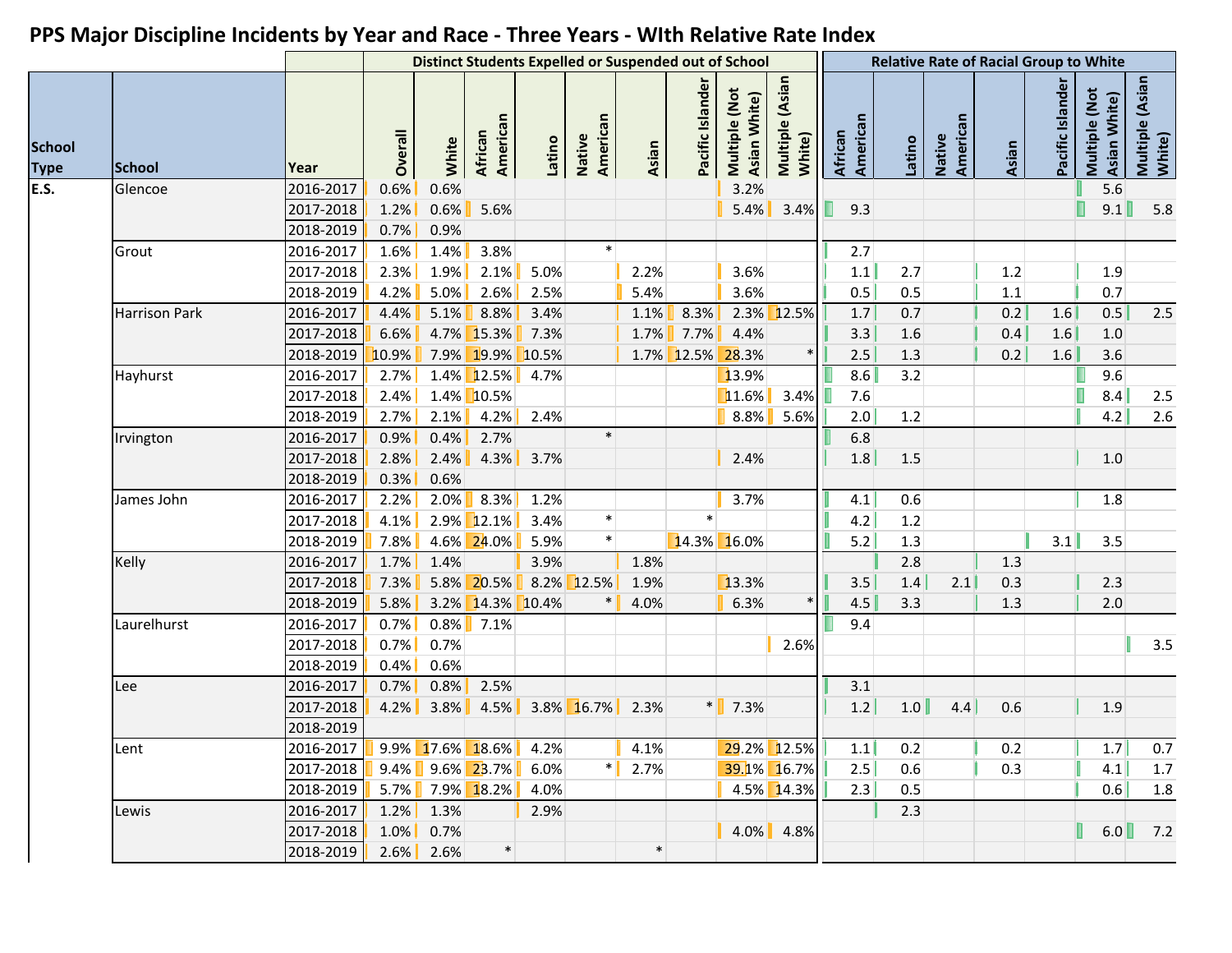|                              |                |           |         |              |                                |        | <b>Distinct Students Expelled or Suspended out of School</b> |       |                  |                               |                           |                     |             |                    | <b>Relative Rate of Racial Group to White</b> |                  |                               |                           |
|------------------------------|----------------|-----------|---------|--------------|--------------------------------|--------|--------------------------------------------------------------|-------|------------------|-------------------------------|---------------------------|---------------------|-------------|--------------------|-----------------------------------------------|------------------|-------------------------------|---------------------------|
| <b>School</b><br><b>Type</b> | <b>School</b>  | Year      | Overall | White        | American<br><b>African</b>     | Latino | Native<br>American                                           | Asian | Pacific Islande  | Multiple (Not<br>Asian White) | Multiple (Asian<br>White) | African<br>American | Latino      | American<br>Native | Asian                                         | Pacific Islander | Multiple (Not<br>Asian White) | Multiple (Asian<br>White) |
| <b>E.S.</b>                  | Llewellyn      | 2016-2017 | 1.0%    | 0.9%         |                                | 3.6%   |                                                              |       |                  |                               |                           |                     | 3.8         |                    |                                               |                  |                               |                           |
|                              |                | 2017-2018 | 1.4%    | 1.3%         |                                | 3.0%   |                                                              |       |                  | 6.3%                          |                           |                     | 2.4         |                    |                                               |                  | 4.9                           |                           |
|                              |                | 2018-2019 | 0.2%    | 0.3%         |                                |        |                                                              |       |                  |                               |                           |                     |             |                    |                                               |                  |                               |                           |
|                              | Maplewood      | 2016-2017 | 1.0%    | 1.0%         |                                |        |                                                              |       | $\ast$           |                               |                           |                     |             |                    |                                               |                  |                               |                           |
|                              |                | 2017-2018 | 0.3%    | 0.3%         |                                |        |                                                              |       |                  |                               |                           |                     |             |                    |                                               |                  |                               |                           |
|                              |                | 2018-2019 |         |              |                                |        |                                                              |       |                  |                               |                           |                     |             |                    |                                               |                  |                               |                           |
|                              | Markham        | 2016-2017 | 2.4%    | 2.7%         | 0.9%                           | 6.1%   | $\ast$                                                       |       |                  |                               |                           | 0.3                 | 2.2         |                    |                                               |                  |                               |                           |
|                              |                | 2017-2018 | 0.9%    | 1.2%         |                                | 2.1%   |                                                              |       |                  |                               |                           |                     | 1.8         |                    |                                               |                  |                               |                           |
|                              |                | 2018-2019 | 1.3%    | 0.8%         | 2.6%                           |        | $\ast$                                                       |       |                  | 2.9%                          |                           | 3.2                 |             |                    |                                               |                  | 3.6                           |                           |
|                              | Marysville     | 2016-2017 | 2.6%    | 2.3%         | 4.2%                           | 2.9%   | $\ast$                                                       |       |                  | 15.4%                         |                           | 1.8                 | 1.3         |                    |                                               |                  | 6.8                           |                           |
|                              |                | 2017-2018 | 3.7%    | 3.5%         | 4.2%                           |        | 1.4% 12.5%                                                   | 1.1%  |                  | 7.7% 15.4%                    |                           | $1.2$               | 0.4         | 3.6                | 0.3                                           | 2.2              | 4.4                           |                           |
|                              |                | 2018-2019 |         | $5.9\%$ 7.3% | 6.4%                           |        | 1.2% 10.0%                                                   |       | 2.9% 13.3% 15.6% |                               |                           | 0.9                 | 0.2         | 1.4                | 0.4                                           | 1.8              | 2.1                           |                           |
|                              | MLK Jr         | 2016-2017 | 4.4%    |              | $7.0\%$                        | 1.8%   |                                                              |       |                  | $   7.1\%$                    |                           |                     |             |                    |                                               |                  |                               |                           |
|                              |                | 2017-2018 | 4.9%    |              | $7.3\%$                        | 2.7%   |                                                              |       |                  | 10.6%                         |                           |                     |             |                    |                                               |                  |                               |                           |
|                              |                | 2018-2019 | 3.7%    | 2.9%         | $5.0\%$                        | 2.7%   |                                                              |       |                  | 10.5%                         |                           | 1.7                 | 0.9         |                    |                                               |                  | 3.6                           |                           |
|                              | Peninsula      | 2016-2017 | 1.5%    | 1.8%         | 2.3%                           |        |                                                              |       |                  | 4.0%                          |                           | 1.3                 |             |                    |                                               |                  | 2.2                           |                           |
|                              |                | 2017-2018 | 1.4%    | 2.2%         | 3.1%                           |        |                                                              |       |                  |                               |                           | 1.4                 |             |                    |                                               |                  |                               |                           |
|                              |                | 2018-2019 | 4.5%    | 4.9%         | $8.8\%$                        | 2.0%   |                                                              |       |                  | 4.2%                          |                           | 1.8                 | 0.4         |                    |                                               |                  | 0.8                           |                           |
|                              | Richmond       | 2016-2017 |         |              |                                |        |                                                              |       |                  |                               |                           |                     |             |                    |                                               |                  |                               |                           |
|                              |                | 2017-2018 | $0.3\%$ | 0.3%         |                                |        |                                                              |       |                  |                               | 0.5%                      |                     |             |                    |                                               |                  |                               | $2.0$                     |
|                              |                | 2018-2019 |         |              |                                |        |                                                              |       |                  |                               |                           |                     |             |                    |                                               |                  |                               |                           |
|                              | Rieke          | 2016-2017 | 0.7%    | 0.9%         |                                |        |                                                              |       |                  |                               |                           |                     |             |                    |                                               |                  |                               |                           |
|                              |                | 2017-2018 | 0.5%    | 0.7%         |                                |        |                                                              |       |                  |                               |                           |                     |             |                    |                                               |                  |                               |                           |
|                              |                | 2018-2019 | 1.1%    | 1.0%         |                                | 4.3%   |                                                              |       |                  |                               |                           |                     | 4.3         |                    |                                               |                  |                               |                           |
|                              | Rigler         | 2016-2017 | 4.0%    |              | $4.1\%$ 9.4%                   | 1.9%   |                                                              |       |                  | 17.4%                         |                           | 2.3                 | 0.5         |                    |                                               |                  | 4.3                           |                           |
|                              |                | 2017-2018 |         |              | $5.7\%$ 9.1% 13.6%             | 2.5%   |                                                              | 9.1%  |                  | 3.6%                          |                           | 1.5                 | 0.3         |                    | $1.0\,$                                       |                  | 0.4                           |                           |
|                              |                | 2018-2019 |         |              | 8.1% $\blacksquare$ 8.8% 10.0% | 7.8%   |                                                              | *     |                  | 5.6%                          |                           | 1.1                 | 0.9         |                    |                                               |                  | 0.6                           |                           |
|                              | Rosa Parks     | 2016-2017 |         |              | $3.4\%$ 2.5% 4.3% 2.7%         |        |                                                              |       |                  | 3.0%                          |                           |                     | $1.7$ $1.1$ |                    |                                               |                  | 1.2                           |                           |
|                              |                | 2017-2018 |         |              | $3.7\%$ 2.6% 5.8% 1.4%         |        |                                                              |       |                  | 4.0%                          |                           | 2.2                 | 0.5         |                    |                                               |                  | 1.5                           |                           |
|                              |                | 2018-2019 | 2.2%    |              | 4.2%                           |        |                                                              |       |                  | 3.2%                          |                           |                     |             |                    |                                               |                  |                               |                           |
|                              | Rose City Park | 2016-2017 |         |              |                                |        |                                                              |       |                  |                               |                           |                     |             |                    |                                               |                  |                               |                           |
|                              |                | 2017-2018 |         |              |                                |        |                                                              |       |                  |                               |                           |                     |             |                    |                                               |                  |                               |                           |
|                              |                |           |         |              |                                |        |                                                              |       |                  |                               |                           |                     |             |                    |                                               |                  |                               |                           |
|                              |                | 2018-2019 |         |              |                                |        |                                                              |       |                  |                               |                           |                     |             |                    |                                               |                  |                               |                           |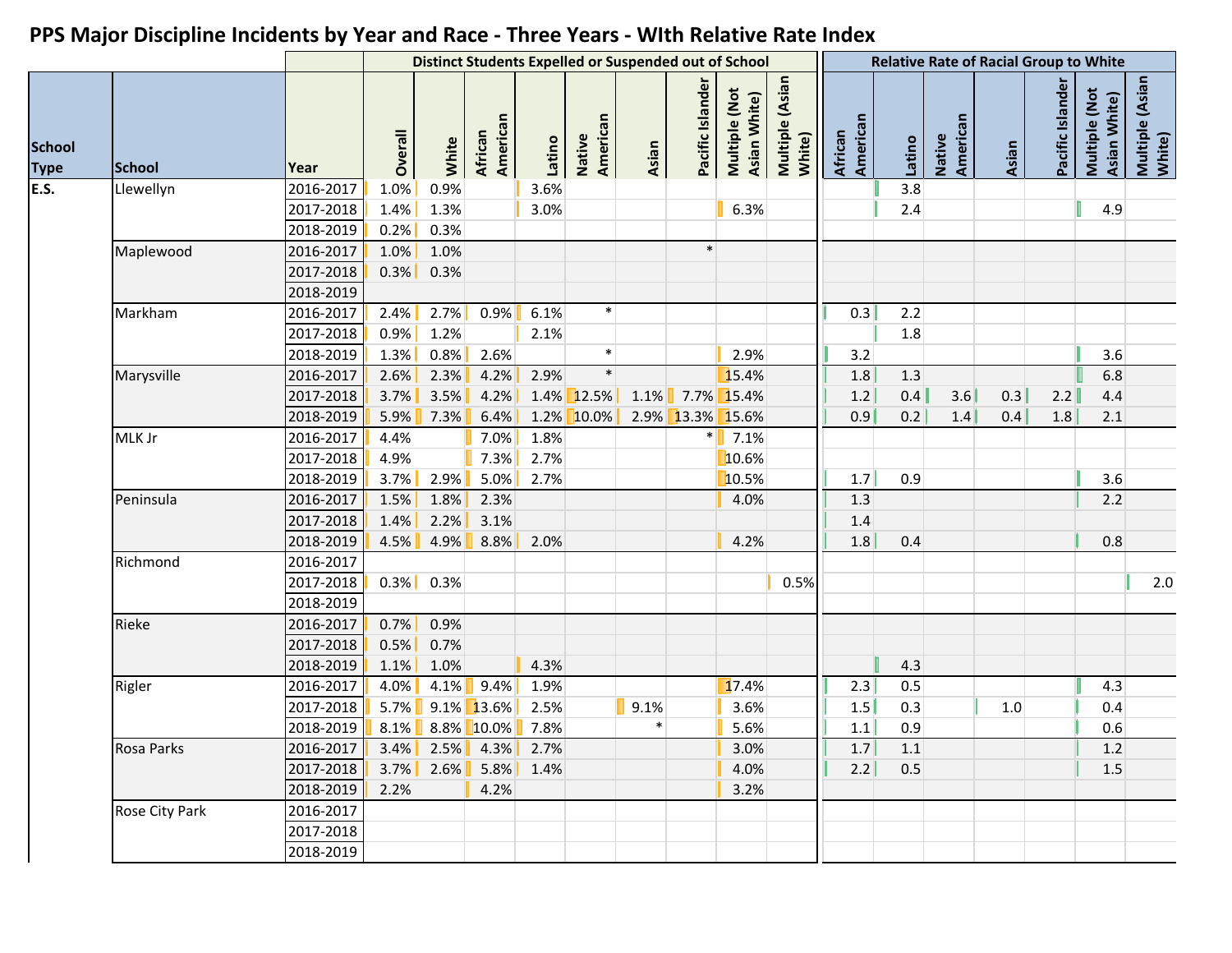|                              |                                   |           |         |              |                            |         |                    |       |                  | <b>Distinct Students Expelled or Suspended out of School</b> |                           |                     |                     |                    | <b>Relative Rate of Racial Group to White</b> |                  |                               |                           |
|------------------------------|-----------------------------------|-----------|---------|--------------|----------------------------|---------|--------------------|-------|------------------|--------------------------------------------------------------|---------------------------|---------------------|---------------------|--------------------|-----------------------------------------------|------------------|-------------------------------|---------------------------|
| <b>School</b><br><b>Type</b> | <b>School</b>                     | Year      | Overall | White        | American<br><b>African</b> | Latino  | Native<br>American | Asian | Pacific Islander | Multiple (Not<br>Asian White)                                | Multiple (Asian<br>White) | African<br>American | Latino              | American<br>Native | Asian                                         | Pacific Islander | Multiple (Not<br>Asian White) | Multiple (Asian<br>White) |
|                              | Roseway Heights                   | 2016-2017 | 1.4%    | 0.3%         | 9.7%                       |         |                    |       |                  | 7.3%                                                         | 4.8%                      | 34.2                |                     |                    |                                               |                  | 25.7                          | 16.8                      |
|                              |                                   | 2017-2018 | $3.6\%$ |              | $2.3\%$ 13.5%              | 5.4%    |                    | 0.7%  |                  | 9.4%                                                         | 8.7%                      | 5.9                 | 2.3                 |                    | 0.3                                           |                  | 4.1                           | 3.8                       |
|                              |                                   | 2018-2019 |         |              |                            |         |                    |       |                  |                                                              |                           |                     |                     |                    |                                               |                  |                               |                           |
|                              | Sabin                             | 2016-2017 |         |              |                            |         |                    |       |                  |                                                              |                           |                     |                     |                    |                                               |                  |                               |                           |
|                              |                                   | 2017-2018 | 2.2%    | 1.4%         | 6.2%                       | 2.2%    |                    |       |                  | 2.6%                                                         |                           | 4.5                 | 1.6                 |                    |                                               |                  | 1.9                           |                           |
|                              |                                   | 2018-2019 | 4.0%    | 2.7%         | $9.9\%$                    | 5.1%    |                    |       |                  | 3.4%                                                         |                           | 3.7                 | 1.9                 |                    |                                               |                  | 1.3                           |                           |
|                              | Scott                             | 2016-2017 | 3.1%    | 2.2%         | $7.6\%$                    |         | 2.8% 16.7%         |       |                  |                                                              |                           | 3.4                 | 1.3                 | 7.6                |                                               |                  |                               |                           |
|                              |                                   | 2017-2018 | 8.6%    |              | $5.1\%$ 20.6%              | 7.5%    |                    |       |                  | 12.5% 16.7%                                                  |                           | 4.1                 | 1.5                 |                    |                                               | 2.5              | 3.3                           |                           |
|                              |                                   | 2018-2019 | 8.5%    |              | $2.9\%$ 13.9%              |         | 7.9% 37.5%         |       | 7.7% 14.3% 14.8% |                                                              |                           | 4.8                 |                     | $2.7$ 12.8         | 2.6                                           | 4.9              | 5.1                           |                           |
|                              | Sitton                            | 2016-2017 | 4.7%    | 2.0%         | $6.2\%$                    | 4.6%    |                    |       |                  | 10.9%                                                        |                           | 3.0                 | 2.3                 |                    |                                               |                  | 5.3                           |                           |
|                              |                                   | 2017-2018 | 4.9%    | 3.1%         | 5.2%                       | $2.8\%$ | 9.1%               |       |                  | 18.4%                                                        |                           | 1.7                 | 0.9                 | 2.9                |                                               |                  | 5.9                           |                           |
|                              |                                   | 2018-2019 | 8.2%    |              | $4.2\%$ 13.3%              |         | 4.5% 30.0%         |       |                  | 22.7%                                                        |                           | 3.2                 | 1.1                 | 7.1                |                                               |                  | 5.4                           |                           |
|                              | Skyline                           | 2016-2017 | 0.7%    | 0.9%         |                            |         |                    |       |                  |                                                              |                           |                     |                     |                    |                                               |                  |                               |                           |
|                              |                                   | 2017-2018 | 0.3%    | 0.5%         |                            |         |                    |       |                  |                                                              |                           |                     |                     |                    |                                               |                  |                               |                           |
|                              |                                   | 2018-2019 | 1.1%    | 0.5%         |                            |         | $\ast$             | 8.3%  |                  |                                                              |                           |                     |                     |                    | $\blacksquare$ 16.7                           |                  |                               |                           |
|                              | Stephenson                        | 2016-2017 | 0.6%    | 0.4%         |                            | 4.5%    |                    |       |                  |                                                              |                           |                     | $\blacksquare$ 12.1 |                    |                                               |                  |                               |                           |
|                              |                                   | 2017-2018 | 0.9%    | 1.1%         |                            |         |                    |       |                  |                                                              |                           |                     |                     |                    |                                               |                  |                               |                           |
|                              |                                   | 2018-2019 | 0.9%    | 1.1%         |                            |         |                    |       |                  |                                                              |                           |                     |                     |                    |                                               |                  |                               |                           |
|                              | Sunnyside Environmental 2016-2017 |           | 2.0%    |              | $1.9\%$ 12.5%              | 2.3%    |                    |       |                  | 2.6%                                                         |                           | 6.5                 | 1.2                 |                    |                                               |                  | 1.3                           |                           |
|                              |                                   | 2017-2018 | 0.3%    | 0.4%         |                            |         |                    |       |                  |                                                              |                           |                     |                     |                    |                                               |                  |                               |                           |
|                              |                                   | 2018-2019 | 2.2%    |              | 1.9% 10.0%                 | 2.0%    | $\ast$             |       |                  | 2.5%                                                         | 3.0%                      | 5.3                 | 1.0                 |                    |                                               |                  | 1.3                           | 1.6                       |
|                              | Vernon                            | 2016-2017 | 1.5%    | 0.8%         | 2.8%                       |         |                    |       |                  | 5.3%                                                         |                           | 3.4                 |                     |                    |                                               |                  | $6.2$                         |                           |
|                              |                                   | 2017-2018 | 1.3%    | 0.4%         | 3.7%                       | 1.6%    |                    |       |                  | 2.5%                                                         |                           | 10.6                | 4.6                 |                    |                                               |                  | $7.1$                         |                           |
|                              |                                   | 2018-2019 | 1.8%    | 1.6%         | 4.8%                       |         |                    |       |                  |                                                              |                           | 3.0                 |                     |                    |                                               |                  |                               |                           |
|                              | Vestal                            | 2016-2017 |         |              | 13.9% 13.1% 31.8%          | 9.8%    |                    |       |                  | 14.3%                                                        |                           | 2.4                 | 0.8                 |                    |                                               |                  | 1.1                           |                           |
|                              |                                   | 2017-2018 |         |              | 7.6% 7.2% 15.6%            | 6.8%    |                    | 5.0%  |                  | 6.1%                                                         |                           | 2.1                 | 0.9                 |                    | 0.7                                           |                  | 0.8                           |                           |
|                              |                                   | 2018-2019 | 9.2%    |              | $8.5\%$ 12.1%              | 7.7%    |                    | 6.1%  |                  | 18.5%                                                        |                           | 1.4                 | 0.9                 |                    | 0.7                                           |                  | 2.2                           |                           |
|                              | Whitman                           | 2016-2017 | 2.4%    | 3.7%         |                            | 1.2%    |                    |       |                  | 10.5%                                                        |                           |                     | 0.3                 |                    |                                               |                  | 2.8                           |                           |
|                              |                                   | 2017-2018 | 1.8%    | $0.9\%$      | $4.8\%$                    | 1.1%    |                    | 2.6%  |                  | 5.9%                                                         |                           | 5.2                 | 1.2                 |                    | 2.9                                           |                  | 6.5                           |                           |
|                              |                                   | 2018-2019 | $3.1\%$ |              | $2.0\%$ 11.5%              | 1.5%    |                    |       |                  | 12.5%                                                        |                           | 5.7                 | 0.7                 |                    |                                               |                  | 6.1                           |                           |
|                              | Winterhaven                       | 2016-2017 |         |              |                            |         |                    |       |                  |                                                              |                           |                     |                     |                    |                                               |                  |                               |                           |
|                              |                                   | 2017-2018 |         |              |                            |         |                    |       |                  |                                                              |                           |                     |                     |                    |                                               |                  |                               |                           |
|                              |                                   | 2018-2019 |         | $0.3\%$ 0.4% |                            |         |                    |       |                  |                                                              |                           |                     |                     |                    |                                               |                  |                               |                           |
|                              |                                   |           |         |              |                            |         |                    |       |                  |                                                              |                           |                     |                     |                    |                                               |                  |                               |                           |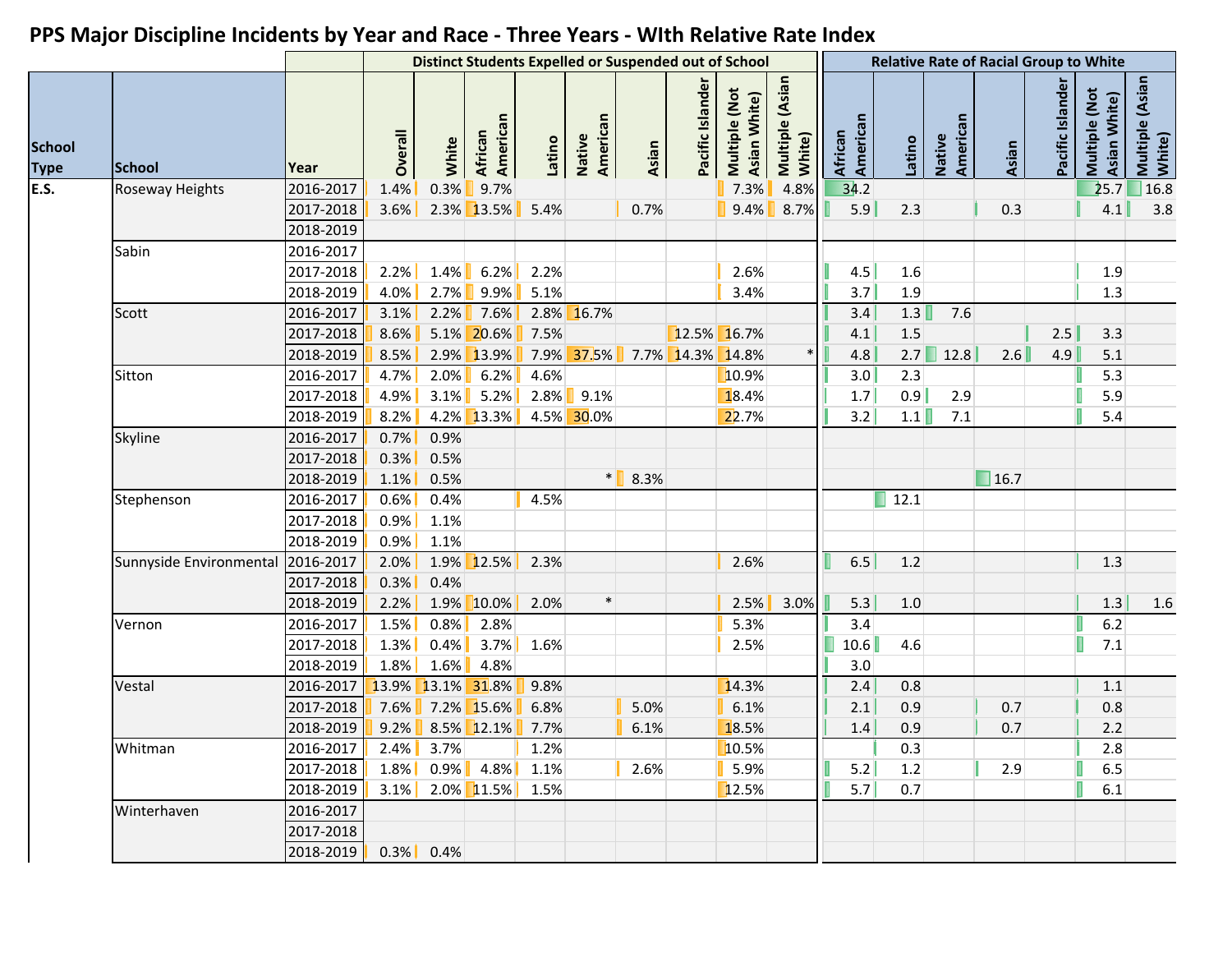|                              |                |           |         |         |                        |        |                    | <b>Distinct Students Expelled or Suspended out of School</b> |                  |                               |                           |                     |         |                    | <b>Relative Rate of Racial Group to White</b> |                  |                               |                           |
|------------------------------|----------------|-----------|---------|---------|------------------------|--------|--------------------|--------------------------------------------------------------|------------------|-------------------------------|---------------------------|---------------------|---------|--------------------|-----------------------------------------------|------------------|-------------------------------|---------------------------|
| <b>School</b><br><b>Type</b> | <b>School</b>  | Year      | Overall | White   | African<br>American    | Latino | Native<br>American | Asian                                                        | Pacific Islander | Multiple (Not<br>Asian White) | Multiple (Asian<br>White) | American<br>African | Latino  | American<br>Native | Asian                                         | Pacific Islander | Multiple (Not<br>Asian White) | Multiple (Asian<br>White) |
| E.S.                         | Woodlawn       | 2016-2017 | 2.6%    | 1.2%    | 5.0%                   |        |                    |                                                              |                  | 4.2%                          |                           | 4.2                 |         |                    |                                               |                  | 3.5                           |                           |
|                              |                | 2017-2018 | 2.0%    | $1.0\%$ | $2.2\%$                | 2.8%   |                    |                                                              |                  | 4.2%                          |                           | 2.2                 | 2.7     |                    |                                               |                  | $4.0\,$                       |                           |
|                              |                | 2018-2019 | 4.2%    | 1.7%    | 6.7%                   | 4.2%   |                    |                                                              |                  | 6.7%                          |                           | 3.9                 | 2.4     |                    |                                               |                  | 3.9                           |                           |
|                              | Woodmere       | 2016-2017 | 2.6%    | 4.2%    | $7.1\%$                | 1.3%   |                    |                                                              |                  |                               | 11.1%                     | 1.7                 | 0.3     |                    |                                               |                  |                               | 2.6                       |
|                              |                | 2017-2018 | 1.4%    |         | 5.9%                   | 2.9%   |                    |                                                              |                  | 3.4%                          |                           |                     |         |                    |                                               |                  |                               |                           |
|                              |                | 2018-2019 | 2.9%    | 4.2%    | 8.7%                   | 1.5%   |                    | 2.0%                                                         |                  |                               |                           | 2.1                 | 0.4     |                    | 0.5                                           |                  |                               |                           |
|                              | Woodstock      | 2016-2017 | 0.9%    | 1.9%    |                        |        |                    |                                                              |                  |                               |                           |                     |         |                    |                                               |                  |                               |                           |
|                              |                | 2017-2018 | 1.4%    | 1.7%    |                        |        |                    | 1.3%                                                         | $\ast$           |                               |                           |                     |         |                    | 0.8                                           |                  |                               |                           |
|                              |                | 2018-2019 | 1.5%    | 1.4%    | $\ast$                 |        |                    | 2.1%                                                         |                  |                               |                           |                     |         |                    | 1.5                                           |                  |                               |                           |
|                              | <b>Total</b>   | 2016-2017 | 2.2%    | 1.5%    | 6.5%                   | 2.3%   | 4.2%               | 0.5%                                                         | 2.0%             | 4.7%                          | 0.6%                      | 4.4                 | 1.5     | 2.9                | 0.3                                           | 1.3              | 3.2                           | 0.4                       |
|                              |                | 2017-2018 | 2.7%    | 1.5%    | 8.1%                   | 3.4%   | 4.1%               | 1.2%                                                         | 3.5%             | 5.8%                          | 0.7%                      | 5.3                 | 2.2     | 2.7                | 0.8                                           | 2.3              | 3.8                           | 0.5                       |
|                              |                | 2018-2019 | 3.1%    | 1.9%    | 7.9%                   |        | 3.9% 14.9%         | 1.3%                                                         | 4.5%             | 7.2%                          | 0.8%                      | 4.2                 | 2.0     | 7.9                | 0.7                                           | 2.4              | 3.8                           | 0.4                       |
| M.S.                         | Beaumont       | 2016-2017 | 2.5%    | 0.9%    | 9.7%                   | 2.5%   |                    |                                                              |                  | 6.9%                          |                           | 10.5                | 2.7     |                    |                                               |                  | 7.5                           |                           |
|                              |                | 2017-2018 | 5.8%    |         | $3.8\%$ 16.4%          | 4.2%   | $\ast$             |                                                              |                  | 5.9%                          | 8.3%                      | 4.3                 | $1.1\,$ |                    |                                               |                  | 1.5                           | 2.2                       |
|                              |                | 2018-2019 | 10.2%   |         | 4.8% 27.4% 15.1%       |        | $\ast$             |                                                              |                  | 17.6%                         |                           | 5.7                 | 3.2     |                    |                                               |                  | 3.7                           |                           |
|                              | da Vinci       | 2016-2017 | 0.7%    | 0.9%    |                        |        |                    |                                                              |                  |                               |                           |                     |         |                    |                                               |                  |                               |                           |
|                              |                | 2017-2018 | 1.5%    | 1.2%    |                        | 2.0%   |                    |                                                              |                  |                               | $2.8\%$ 9.1%              |                     | 1.7     |                    |                                               |                  | 2.3                           | 7.5                       |
|                              |                | 2018-2019 | 3.7%    |         | 3.1% 12.5%             | 9.8%   |                    |                                                              |                  |                               |                           | 4.1                 | 3.2     |                    |                                               |                  |                               |                           |
|                              | George         | 2016-2017 | 9.7%    |         | 5.1% 19.3%             | 6.6%   |                    |                                                              |                  | 17.2%                         |                           | 3.8                 | 1.3     |                    |                                               |                  | 3.4                           |                           |
|                              |                | 2017-2018 |         |         | 16.5% 9.3% 28.1% 13.6% |        |                    | 11.1%                                                        |                  | 25.0%                         |                           | 3.0                 | 1.5     |                    | 1.2                                           |                  | 2.7                           |                           |
|                              |                | 2018-2019 | 8.6%    |         | 4.1% 18.1%             | 5.9%   |                    |                                                              |                  | 12.8%                         |                           | 4.4                 | 1.4     |                    |                                               |                  | 3.1                           |                           |
|                              | Gray           | 2016-2017 | 2.6%    | 2.4%    |                        | 2.5%   | $\ast$             |                                                              |                  | 3.1%                          | 3.3%                      |                     | 1.0     |                    |                                               |                  | $1.3$                         | 1.4                       |
|                              |                | 2017-2018 | 2.4%    | 2.4%    |                        | 2.3%   | $\ast$             |                                                              |                  | 3.8%                          |                           |                     | 0.9     |                    |                                               |                  | 1.6                           |                           |
|                              |                | 2018-2019 | $2.4\%$ |         | $1.5\%$ 9.1%           | 7.8%   | $\ast$             |                                                              |                  |                               | 3.2%                      | 5.9                 | 5.1     |                    |                                               |                  |                               | 2.1                       |
|                              | Harriet Tubman | 2016-2017 |         |         |                        |        |                    |                                                              |                  |                               |                           |                     |         |                    |                                               |                  |                               |                           |
|                              |                | 2017-2018 |         |         |                        |        |                    |                                                              |                  |                               |                           |                     |         |                    |                                               |                  |                               |                           |
|                              |                | 2018-2019 | 17.3%   |         | 7.1% 30.2%             |        | $8.2\%$ 12.5%      |                                                              |                  | 15.9%                         |                           | 4.2                 | 1.2     | 1.7                |                                               |                  | 2.2                           |                           |
|                              | Hosford        | 2016-2017 | 4.4%    | 5.4%    | $5.6\%$                | 5.8%   |                    |                                                              |                  | 3.2%                          | 4.7%                      | 1.0                 | 1.1     |                    |                                               |                  | 0.6                           | 0.9                       |
|                              |                | 2017-2018 | 1.8%    |         | $2.1\%$ 8.0%           |        |                    |                                                              |                  |                               | 2.1%                      | 3.8                 |         |                    |                                               |                  |                               | 1.0                       |
|                              |                | 2018-2019 | 3.9%    |         | 3.8% 17.6%             | 5.3%   |                    |                                                              |                  | 5.1%                          | 4.7%                      | 4.7                 | 1.4     |                    |                                               |                  | 1.4                           | 1.2                       |
|                              | Jackson        | 2016-2017 | 1.5%    | 1.0%    | $5.9\%$                | 2.1%   |                    |                                                              |                  | 2.4%                          |                           | 6.1                 | 2.2     |                    |                                               |                  | 2.5                           |                           |
|                              |                | 2017-2018 | 1.8%    | 1.7%    | 7.0%                   | 1.8%   |                    |                                                              |                  |                               |                           | 4.2                 | $1.1\,$ |                    |                                               |                  |                               |                           |
|                              |                | 2018-2019 | $4.2\%$ | 3.5%    | $6.7\%$                | 4.6%   |                    | 5.9%                                                         |                  | 14.3%                         |                           | 1.9                 | 1.3     |                    | 1.7                                           |                  | 4.1                           |                           |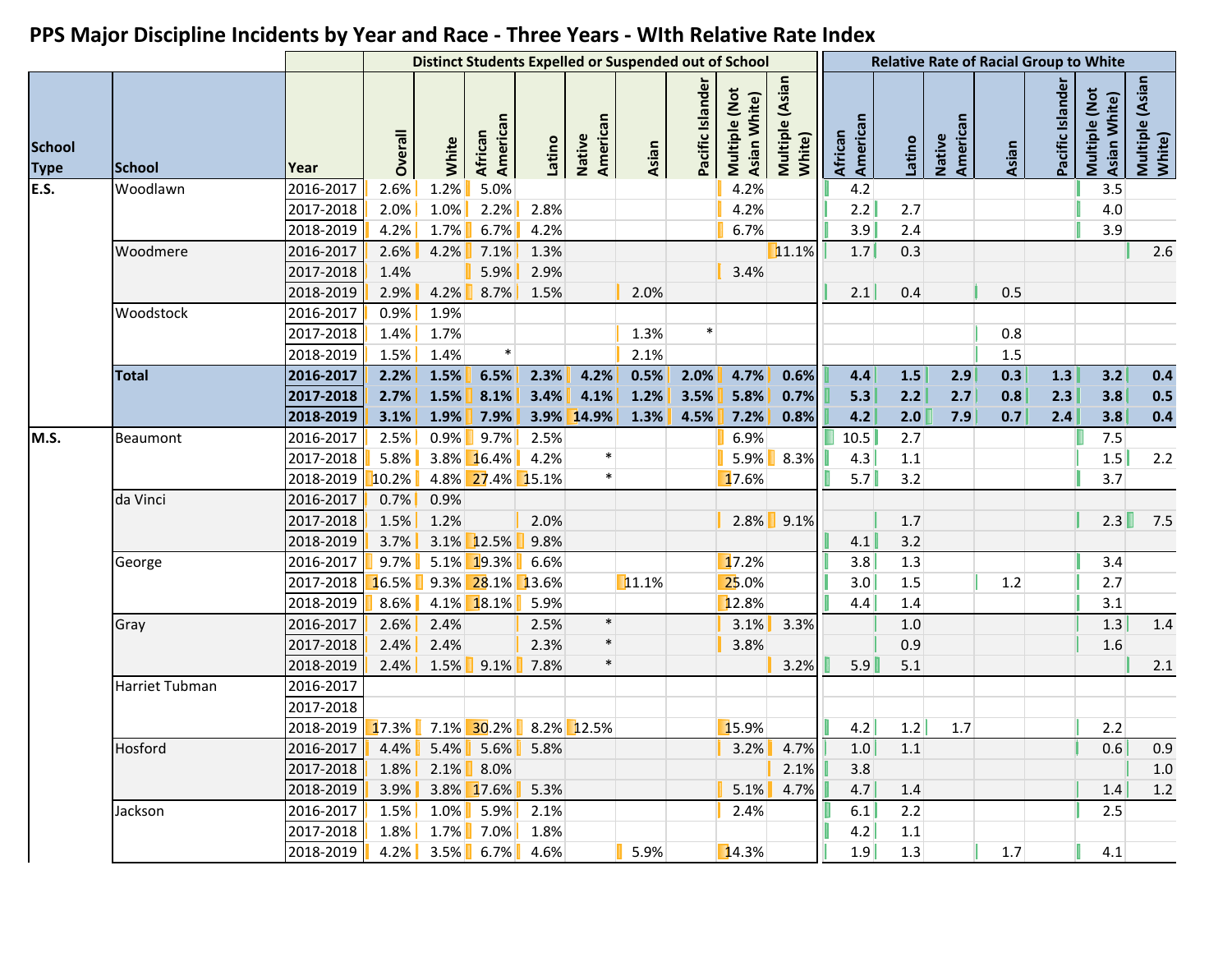| Multiple (Asian<br>White)<br>Multiple (Asian<br>White)<br>Pacific Islande<br>Pacific Islander<br>Multiple (Not<br>Multiple (Not<br>Asian White)<br>Asian White)<br>American<br>American<br>American<br>American<br>Overall<br>African<br>African<br>Native<br>Native<br>Latino<br>Latino<br>White<br>Asian<br>Asian<br><b>School</b><br>Year<br>8.3%<br>11.1% 11.8%<br>$1.1\,$<br>1.6<br>2016-2017<br>6.3%<br>6.8%<br>7.4%<br>1.2<br>1.7<br>Lane<br>13.8%<br>2017-2018<br>6.6%<br>31.4%<br>4.7%<br>0.7<br>2.1<br>7.7%<br>3.7%<br>4.7<br>0.6<br>42.9%<br>1.0<br>8.3<br>5.2% 33.3%<br>5.4%<br>25.0%<br>4.8<br>2018-2019<br>8.8%<br>1.3%<br>6.4<br>0.2<br>Mt Tabor<br>2016-2017<br>0.8%<br>0.9%<br>5.9%<br>6.7<br>1.2<br>1.0%<br>7.8<br>1.3% 10.5%<br>5.1%<br>1.9%<br>2.4%<br>3.8<br>$1.8\,$<br>2017-2018<br>2.2%<br>1.4<br>3.8<br>2018-2019<br>3.2%<br>$2.0\%$<br>33.3%<br>7.5%<br>5.7%<br>16.9<br>2.9<br>0.5<br>1.0%<br>2016-2017<br>3.6% 11.8%<br>3.7% 17.1%<br>Ockley Green<br>6.1%<br>4.9%<br>3.3<br>1.4<br>1.0<br>4.8<br>2017-2018<br>3.7% 15.4%<br>14.0%<br>8.3%<br>9.7%<br>4.1<br>2.6<br>3.7<br>2018-2019<br>17.6% 10.5% 36.1% 13.0%<br>10.0% 10.0% 21.6%<br>3.4<br>1.2<br>1.0<br>2.1<br>1.0<br>Roseway Heights<br>2016-2017<br>2017-2018<br>3.7% 14.9% 17.4%<br>4.0<br>0.4<br>2.2<br>2018-2019<br>8.0%<br>1.5%<br>8.3%<br>3.3%<br>4.7<br>0.9<br>2016-2017<br>Sellwood<br>1.4%<br>1.5%<br>1.4<br>2.1%<br>1.5% 16.7%<br>11.1%<br>3.7%<br>11.0<br>7.3<br>2017-2018<br>1.7%<br>E.<br>2.4<br>3.5% 16.7%<br>2018-2019<br>4.1%<br>6.7%<br>7.7%<br>6.7%<br>4.7<br>0.8<br>1.9<br>2.7%<br>1.9<br>2.2<br>2016-2017<br>0.7%<br>0.5%<br>West Sylvan<br>2.1%<br>4.3<br>5.9<br>2.9%<br>1.3%<br>1.3%<br>2.1%<br>2017-2018<br>1.1%<br>1.5<br>0.9<br>2018-2019<br>2.5% 16.7%<br>2.6%<br>3.4%<br>3.2%<br>3.5%<br>1.3<br>6.6<br>1.4<br>1.4<br>2.7%<br>5.9%<br>1.9<br>0.6<br><b>Total</b><br>2016-2017<br>2.0% 10.2%<br>3.9%<br>3.2%<br>1.1%<br>1.6<br>2.9<br>2.9%<br>5.1<br>1.4<br>0.9<br>5.8% 10.3%<br>2.3% 16.4%<br>2.0%<br>6.8%<br>2.0%<br>2.5<br>4.5<br>2.9<br>2017-2018<br>4.1%<br>7.2<br>0.9<br>0.6<br>9.1% 12.5%<br>7.0<br>0.4<br>2.5<br>2018-2019<br>6.7%<br>3.6% 25.1%<br>1.3%<br>3.8%<br>9.1%<br>2.2%<br>2.6<br>3.5<br>1.1<br>2016-2017<br>2.1%<br>2.3%<br>4.1%<br>0.8%<br>5.6%<br>1.8<br>0.4<br>2.5<br>Benson<br>0.8<br>1.3<br>2017-2018<br>2.2%<br>3.3%<br>$2.6\%$<br>0.8%<br>3.4%<br>0.2<br>1.1<br>4.2%<br>2018-2019<br>2.3%<br>0.7%<br>5.2%<br>7.6<br>$6.2$<br>4.2%<br>1.0%<br>2.1<br>5.2<br>1.4%<br>3.6%<br>1.5<br>$1.2\,$<br>2016-2017<br>1.3%<br>1.7%<br>5.0<br>Cleveland<br>1.3%<br>6.7%<br>1.3%<br>1.0<br>2.7<br>2.7%<br>6.7<br>2017-2018<br>1.3%<br>1.0%<br>6.7%<br>3.6%<br>3.7<br>12.5<br>2018-2019<br>1.8%<br>$0.6\%$ 14.3%<br>2.6%<br>1.2%<br>$\blacksquare$ 18.3<br>0.6<br>2.2<br>1.1<br>1.1% 20.9%<br>2.2%<br>1.9<br>2016-2017<br>$\boxed{\blacksquare}$ 15.4<br>3.4<br>$2.7\%$ 1.1% 16.3%<br>3.6%<br>1.5%<br>4.3%<br>4.0<br>Franklin<br>1.4<br>$3.8\%$<br>9.9<br>2017-2018<br>$3.2\%$ 1.8% 17.3%<br>0.7%<br>$7.9\%$<br>0.4<br>4.5<br>3.6%<br>2.1<br>2.1<br>$3.3\%$ 3.5% 8.9%<br>0.8%<br>2.5<br>0.6<br>2018-2019<br>4.3%<br>$2.0\%$<br>1.9%<br>1.2<br>0.2<br>0.5<br>2016-2017<br>$1.9\%$ $1.6\%$ 5.8%<br>1.4%<br>3.6<br>1.2<br>0.9<br>1.3<br>2.0%<br>2.1%<br>Grant<br>2017-2018<br>$0.7\%$ 5.8%<br>4.8%<br>7.8<br>6.4<br>$1.2\%$<br>3.6<br>$1.7\%$ 1.4% 4.9% 4.5%<br>0.9<br>$1.2\%$ 1.1% |                              |           |  | <b>Distinct Students Expelled or Suspended out of School</b> |  |  |  |     | <b>Relative Rate of Racial Group to White</b> |  |     |
|-----------------------------------------------------------------------------------------------------------------------------------------------------------------------------------------------------------------------------------------------------------------------------------------------------------------------------------------------------------------------------------------------------------------------------------------------------------------------------------------------------------------------------------------------------------------------------------------------------------------------------------------------------------------------------------------------------------------------------------------------------------------------------------------------------------------------------------------------------------------------------------------------------------------------------------------------------------------------------------------------------------------------------------------------------------------------------------------------------------------------------------------------------------------------------------------------------------------------------------------------------------------------------------------------------------------------------------------------------------------------------------------------------------------------------------------------------------------------------------------------------------------------------------------------------------------------------------------------------------------------------------------------------------------------------------------------------------------------------------------------------------------------------------------------------------------------------------------------------------------------------------------------------------------------------------------------------------------------------------------------------------------------------------------------------------------------------------------------------------------------------------------------------------------------------------------------------------------------------------------------------------------------------------------------------------------------------------------------------------------------------------------------------------------------------------------------------------------------------------------------------------------------------------------------------------------------------------------------------------------------------------------------------------------------------------------------------------------------------------------------------------------------------------------------------------------------------------------------------------------------------------------------------------------------------------------------------------------------------------------------------------------------------------------------------------------------------------------------------------------------------------------------------------------------------------------------------------------------------------------------------------------------------------------------------------------------------------------------------------------------------------------------------|------------------------------|-----------|--|--------------------------------------------------------------|--|--|--|-----|-----------------------------------------------|--|-----|
|                                                                                                                                                                                                                                                                                                                                                                                                                                                                                                                                                                                                                                                                                                                                                                                                                                                                                                                                                                                                                                                                                                                                                                                                                                                                                                                                                                                                                                                                                                                                                                                                                                                                                                                                                                                                                                                                                                                                                                                                                                                                                                                                                                                                                                                                                                                                                                                                                                                                                                                                                                                                                                                                                                                                                                                                                                                                                                                                                                                                                                                                                                                                                                                                                                                                                                                                                                                                     | <b>School</b><br><b>Type</b> |           |  |                                                              |  |  |  |     |                                               |  |     |
|                                                                                                                                                                                                                                                                                                                                                                                                                                                                                                                                                                                                                                                                                                                                                                                                                                                                                                                                                                                                                                                                                                                                                                                                                                                                                                                                                                                                                                                                                                                                                                                                                                                                                                                                                                                                                                                                                                                                                                                                                                                                                                                                                                                                                                                                                                                                                                                                                                                                                                                                                                                                                                                                                                                                                                                                                                                                                                                                                                                                                                                                                                                                                                                                                                                                                                                                                                                                     | M.S.                         |           |  |                                                              |  |  |  |     |                                               |  |     |
|                                                                                                                                                                                                                                                                                                                                                                                                                                                                                                                                                                                                                                                                                                                                                                                                                                                                                                                                                                                                                                                                                                                                                                                                                                                                                                                                                                                                                                                                                                                                                                                                                                                                                                                                                                                                                                                                                                                                                                                                                                                                                                                                                                                                                                                                                                                                                                                                                                                                                                                                                                                                                                                                                                                                                                                                                                                                                                                                                                                                                                                                                                                                                                                                                                                                                                                                                                                                     |                              |           |  |                                                              |  |  |  |     |                                               |  |     |
|                                                                                                                                                                                                                                                                                                                                                                                                                                                                                                                                                                                                                                                                                                                                                                                                                                                                                                                                                                                                                                                                                                                                                                                                                                                                                                                                                                                                                                                                                                                                                                                                                                                                                                                                                                                                                                                                                                                                                                                                                                                                                                                                                                                                                                                                                                                                                                                                                                                                                                                                                                                                                                                                                                                                                                                                                                                                                                                                                                                                                                                                                                                                                                                                                                                                                                                                                                                                     |                              |           |  |                                                              |  |  |  |     |                                               |  |     |
|                                                                                                                                                                                                                                                                                                                                                                                                                                                                                                                                                                                                                                                                                                                                                                                                                                                                                                                                                                                                                                                                                                                                                                                                                                                                                                                                                                                                                                                                                                                                                                                                                                                                                                                                                                                                                                                                                                                                                                                                                                                                                                                                                                                                                                                                                                                                                                                                                                                                                                                                                                                                                                                                                                                                                                                                                                                                                                                                                                                                                                                                                                                                                                                                                                                                                                                                                                                                     |                              |           |  |                                                              |  |  |  |     |                                               |  |     |
|                                                                                                                                                                                                                                                                                                                                                                                                                                                                                                                                                                                                                                                                                                                                                                                                                                                                                                                                                                                                                                                                                                                                                                                                                                                                                                                                                                                                                                                                                                                                                                                                                                                                                                                                                                                                                                                                                                                                                                                                                                                                                                                                                                                                                                                                                                                                                                                                                                                                                                                                                                                                                                                                                                                                                                                                                                                                                                                                                                                                                                                                                                                                                                                                                                                                                                                                                                                                     |                              |           |  |                                                              |  |  |  |     |                                               |  |     |
|                                                                                                                                                                                                                                                                                                                                                                                                                                                                                                                                                                                                                                                                                                                                                                                                                                                                                                                                                                                                                                                                                                                                                                                                                                                                                                                                                                                                                                                                                                                                                                                                                                                                                                                                                                                                                                                                                                                                                                                                                                                                                                                                                                                                                                                                                                                                                                                                                                                                                                                                                                                                                                                                                                                                                                                                                                                                                                                                                                                                                                                                                                                                                                                                                                                                                                                                                                                                     |                              |           |  |                                                              |  |  |  |     |                                               |  |     |
|                                                                                                                                                                                                                                                                                                                                                                                                                                                                                                                                                                                                                                                                                                                                                                                                                                                                                                                                                                                                                                                                                                                                                                                                                                                                                                                                                                                                                                                                                                                                                                                                                                                                                                                                                                                                                                                                                                                                                                                                                                                                                                                                                                                                                                                                                                                                                                                                                                                                                                                                                                                                                                                                                                                                                                                                                                                                                                                                                                                                                                                                                                                                                                                                                                                                                                                                                                                                     |                              |           |  |                                                              |  |  |  |     |                                               |  |     |
|                                                                                                                                                                                                                                                                                                                                                                                                                                                                                                                                                                                                                                                                                                                                                                                                                                                                                                                                                                                                                                                                                                                                                                                                                                                                                                                                                                                                                                                                                                                                                                                                                                                                                                                                                                                                                                                                                                                                                                                                                                                                                                                                                                                                                                                                                                                                                                                                                                                                                                                                                                                                                                                                                                                                                                                                                                                                                                                                                                                                                                                                                                                                                                                                                                                                                                                                                                                                     |                              |           |  |                                                              |  |  |  |     |                                               |  |     |
|                                                                                                                                                                                                                                                                                                                                                                                                                                                                                                                                                                                                                                                                                                                                                                                                                                                                                                                                                                                                                                                                                                                                                                                                                                                                                                                                                                                                                                                                                                                                                                                                                                                                                                                                                                                                                                                                                                                                                                                                                                                                                                                                                                                                                                                                                                                                                                                                                                                                                                                                                                                                                                                                                                                                                                                                                                                                                                                                                                                                                                                                                                                                                                                                                                                                                                                                                                                                     |                              |           |  |                                                              |  |  |  |     |                                               |  |     |
|                                                                                                                                                                                                                                                                                                                                                                                                                                                                                                                                                                                                                                                                                                                                                                                                                                                                                                                                                                                                                                                                                                                                                                                                                                                                                                                                                                                                                                                                                                                                                                                                                                                                                                                                                                                                                                                                                                                                                                                                                                                                                                                                                                                                                                                                                                                                                                                                                                                                                                                                                                                                                                                                                                                                                                                                                                                                                                                                                                                                                                                                                                                                                                                                                                                                                                                                                                                                     |                              |           |  |                                                              |  |  |  |     |                                               |  |     |
|                                                                                                                                                                                                                                                                                                                                                                                                                                                                                                                                                                                                                                                                                                                                                                                                                                                                                                                                                                                                                                                                                                                                                                                                                                                                                                                                                                                                                                                                                                                                                                                                                                                                                                                                                                                                                                                                                                                                                                                                                                                                                                                                                                                                                                                                                                                                                                                                                                                                                                                                                                                                                                                                                                                                                                                                                                                                                                                                                                                                                                                                                                                                                                                                                                                                                                                                                                                                     |                              |           |  |                                                              |  |  |  |     |                                               |  |     |
|                                                                                                                                                                                                                                                                                                                                                                                                                                                                                                                                                                                                                                                                                                                                                                                                                                                                                                                                                                                                                                                                                                                                                                                                                                                                                                                                                                                                                                                                                                                                                                                                                                                                                                                                                                                                                                                                                                                                                                                                                                                                                                                                                                                                                                                                                                                                                                                                                                                                                                                                                                                                                                                                                                                                                                                                                                                                                                                                                                                                                                                                                                                                                                                                                                                                                                                                                                                                     |                              |           |  |                                                              |  |  |  |     |                                               |  |     |
|                                                                                                                                                                                                                                                                                                                                                                                                                                                                                                                                                                                                                                                                                                                                                                                                                                                                                                                                                                                                                                                                                                                                                                                                                                                                                                                                                                                                                                                                                                                                                                                                                                                                                                                                                                                                                                                                                                                                                                                                                                                                                                                                                                                                                                                                                                                                                                                                                                                                                                                                                                                                                                                                                                                                                                                                                                                                                                                                                                                                                                                                                                                                                                                                                                                                                                                                                                                                     |                              |           |  |                                                              |  |  |  |     |                                               |  |     |
|                                                                                                                                                                                                                                                                                                                                                                                                                                                                                                                                                                                                                                                                                                                                                                                                                                                                                                                                                                                                                                                                                                                                                                                                                                                                                                                                                                                                                                                                                                                                                                                                                                                                                                                                                                                                                                                                                                                                                                                                                                                                                                                                                                                                                                                                                                                                                                                                                                                                                                                                                                                                                                                                                                                                                                                                                                                                                                                                                                                                                                                                                                                                                                                                                                                                                                                                                                                                     |                              |           |  |                                                              |  |  |  |     |                                               |  |     |
|                                                                                                                                                                                                                                                                                                                                                                                                                                                                                                                                                                                                                                                                                                                                                                                                                                                                                                                                                                                                                                                                                                                                                                                                                                                                                                                                                                                                                                                                                                                                                                                                                                                                                                                                                                                                                                                                                                                                                                                                                                                                                                                                                                                                                                                                                                                                                                                                                                                                                                                                                                                                                                                                                                                                                                                                                                                                                                                                                                                                                                                                                                                                                                                                                                                                                                                                                                                                     |                              |           |  |                                                              |  |  |  |     |                                               |  |     |
|                                                                                                                                                                                                                                                                                                                                                                                                                                                                                                                                                                                                                                                                                                                                                                                                                                                                                                                                                                                                                                                                                                                                                                                                                                                                                                                                                                                                                                                                                                                                                                                                                                                                                                                                                                                                                                                                                                                                                                                                                                                                                                                                                                                                                                                                                                                                                                                                                                                                                                                                                                                                                                                                                                                                                                                                                                                                                                                                                                                                                                                                                                                                                                                                                                                                                                                                                                                                     |                              |           |  |                                                              |  |  |  |     |                                               |  |     |
|                                                                                                                                                                                                                                                                                                                                                                                                                                                                                                                                                                                                                                                                                                                                                                                                                                                                                                                                                                                                                                                                                                                                                                                                                                                                                                                                                                                                                                                                                                                                                                                                                                                                                                                                                                                                                                                                                                                                                                                                                                                                                                                                                                                                                                                                                                                                                                                                                                                                                                                                                                                                                                                                                                                                                                                                                                                                                                                                                                                                                                                                                                                                                                                                                                                                                                                                                                                                     |                              |           |  |                                                              |  |  |  |     |                                               |  |     |
|                                                                                                                                                                                                                                                                                                                                                                                                                                                                                                                                                                                                                                                                                                                                                                                                                                                                                                                                                                                                                                                                                                                                                                                                                                                                                                                                                                                                                                                                                                                                                                                                                                                                                                                                                                                                                                                                                                                                                                                                                                                                                                                                                                                                                                                                                                                                                                                                                                                                                                                                                                                                                                                                                                                                                                                                                                                                                                                                                                                                                                                                                                                                                                                                                                                                                                                                                                                                     |                              |           |  |                                                              |  |  |  |     |                                               |  |     |
|                                                                                                                                                                                                                                                                                                                                                                                                                                                                                                                                                                                                                                                                                                                                                                                                                                                                                                                                                                                                                                                                                                                                                                                                                                                                                                                                                                                                                                                                                                                                                                                                                                                                                                                                                                                                                                                                                                                                                                                                                                                                                                                                                                                                                                                                                                                                                                                                                                                                                                                                                                                                                                                                                                                                                                                                                                                                                                                                                                                                                                                                                                                                                                                                                                                                                                                                                                                                     |                              |           |  |                                                              |  |  |  |     |                                               |  |     |
|                                                                                                                                                                                                                                                                                                                                                                                                                                                                                                                                                                                                                                                                                                                                                                                                                                                                                                                                                                                                                                                                                                                                                                                                                                                                                                                                                                                                                                                                                                                                                                                                                                                                                                                                                                                                                                                                                                                                                                                                                                                                                                                                                                                                                                                                                                                                                                                                                                                                                                                                                                                                                                                                                                                                                                                                                                                                                                                                                                                                                                                                                                                                                                                                                                                                                                                                                                                                     |                              |           |  |                                                              |  |  |  |     |                                               |  |     |
|                                                                                                                                                                                                                                                                                                                                                                                                                                                                                                                                                                                                                                                                                                                                                                                                                                                                                                                                                                                                                                                                                                                                                                                                                                                                                                                                                                                                                                                                                                                                                                                                                                                                                                                                                                                                                                                                                                                                                                                                                                                                                                                                                                                                                                                                                                                                                                                                                                                                                                                                                                                                                                                                                                                                                                                                                                                                                                                                                                                                                                                                                                                                                                                                                                                                                                                                                                                                     |                              |           |  |                                                              |  |  |  |     |                                               |  |     |
|                                                                                                                                                                                                                                                                                                                                                                                                                                                                                                                                                                                                                                                                                                                                                                                                                                                                                                                                                                                                                                                                                                                                                                                                                                                                                                                                                                                                                                                                                                                                                                                                                                                                                                                                                                                                                                                                                                                                                                                                                                                                                                                                                                                                                                                                                                                                                                                                                                                                                                                                                                                                                                                                                                                                                                                                                                                                                                                                                                                                                                                                                                                                                                                                                                                                                                                                                                                                     | H.S.                         |           |  |                                                              |  |  |  |     |                                               |  |     |
|                                                                                                                                                                                                                                                                                                                                                                                                                                                                                                                                                                                                                                                                                                                                                                                                                                                                                                                                                                                                                                                                                                                                                                                                                                                                                                                                                                                                                                                                                                                                                                                                                                                                                                                                                                                                                                                                                                                                                                                                                                                                                                                                                                                                                                                                                                                                                                                                                                                                                                                                                                                                                                                                                                                                                                                                                                                                                                                                                                                                                                                                                                                                                                                                                                                                                                                                                                                                     |                              |           |  |                                                              |  |  |  |     |                                               |  |     |
|                                                                                                                                                                                                                                                                                                                                                                                                                                                                                                                                                                                                                                                                                                                                                                                                                                                                                                                                                                                                                                                                                                                                                                                                                                                                                                                                                                                                                                                                                                                                                                                                                                                                                                                                                                                                                                                                                                                                                                                                                                                                                                                                                                                                                                                                                                                                                                                                                                                                                                                                                                                                                                                                                                                                                                                                                                                                                                                                                                                                                                                                                                                                                                                                                                                                                                                                                                                                     |                              |           |  |                                                              |  |  |  |     |                                               |  |     |
|                                                                                                                                                                                                                                                                                                                                                                                                                                                                                                                                                                                                                                                                                                                                                                                                                                                                                                                                                                                                                                                                                                                                                                                                                                                                                                                                                                                                                                                                                                                                                                                                                                                                                                                                                                                                                                                                                                                                                                                                                                                                                                                                                                                                                                                                                                                                                                                                                                                                                                                                                                                                                                                                                                                                                                                                                                                                                                                                                                                                                                                                                                                                                                                                                                                                                                                                                                                                     |                              |           |  |                                                              |  |  |  |     |                                               |  |     |
|                                                                                                                                                                                                                                                                                                                                                                                                                                                                                                                                                                                                                                                                                                                                                                                                                                                                                                                                                                                                                                                                                                                                                                                                                                                                                                                                                                                                                                                                                                                                                                                                                                                                                                                                                                                                                                                                                                                                                                                                                                                                                                                                                                                                                                                                                                                                                                                                                                                                                                                                                                                                                                                                                                                                                                                                                                                                                                                                                                                                                                                                                                                                                                                                                                                                                                                                                                                                     |                              |           |  |                                                              |  |  |  |     |                                               |  |     |
|                                                                                                                                                                                                                                                                                                                                                                                                                                                                                                                                                                                                                                                                                                                                                                                                                                                                                                                                                                                                                                                                                                                                                                                                                                                                                                                                                                                                                                                                                                                                                                                                                                                                                                                                                                                                                                                                                                                                                                                                                                                                                                                                                                                                                                                                                                                                                                                                                                                                                                                                                                                                                                                                                                                                                                                                                                                                                                                                                                                                                                                                                                                                                                                                                                                                                                                                                                                                     |                              |           |  |                                                              |  |  |  |     |                                               |  |     |
|                                                                                                                                                                                                                                                                                                                                                                                                                                                                                                                                                                                                                                                                                                                                                                                                                                                                                                                                                                                                                                                                                                                                                                                                                                                                                                                                                                                                                                                                                                                                                                                                                                                                                                                                                                                                                                                                                                                                                                                                                                                                                                                                                                                                                                                                                                                                                                                                                                                                                                                                                                                                                                                                                                                                                                                                                                                                                                                                                                                                                                                                                                                                                                                                                                                                                                                                                                                                     |                              |           |  |                                                              |  |  |  |     |                                               |  |     |
|                                                                                                                                                                                                                                                                                                                                                                                                                                                                                                                                                                                                                                                                                                                                                                                                                                                                                                                                                                                                                                                                                                                                                                                                                                                                                                                                                                                                                                                                                                                                                                                                                                                                                                                                                                                                                                                                                                                                                                                                                                                                                                                                                                                                                                                                                                                                                                                                                                                                                                                                                                                                                                                                                                                                                                                                                                                                                                                                                                                                                                                                                                                                                                                                                                                                                                                                                                                                     |                              |           |  |                                                              |  |  |  |     |                                               |  |     |
|                                                                                                                                                                                                                                                                                                                                                                                                                                                                                                                                                                                                                                                                                                                                                                                                                                                                                                                                                                                                                                                                                                                                                                                                                                                                                                                                                                                                                                                                                                                                                                                                                                                                                                                                                                                                                                                                                                                                                                                                                                                                                                                                                                                                                                                                                                                                                                                                                                                                                                                                                                                                                                                                                                                                                                                                                                                                                                                                                                                                                                                                                                                                                                                                                                                                                                                                                                                                     |                              |           |  |                                                              |  |  |  |     |                                               |  |     |
|                                                                                                                                                                                                                                                                                                                                                                                                                                                                                                                                                                                                                                                                                                                                                                                                                                                                                                                                                                                                                                                                                                                                                                                                                                                                                                                                                                                                                                                                                                                                                                                                                                                                                                                                                                                                                                                                                                                                                                                                                                                                                                                                                                                                                                                                                                                                                                                                                                                                                                                                                                                                                                                                                                                                                                                                                                                                                                                                                                                                                                                                                                                                                                                                                                                                                                                                                                                                     |                              |           |  |                                                              |  |  |  |     |                                               |  |     |
|                                                                                                                                                                                                                                                                                                                                                                                                                                                                                                                                                                                                                                                                                                                                                                                                                                                                                                                                                                                                                                                                                                                                                                                                                                                                                                                                                                                                                                                                                                                                                                                                                                                                                                                                                                                                                                                                                                                                                                                                                                                                                                                                                                                                                                                                                                                                                                                                                                                                                                                                                                                                                                                                                                                                                                                                                                                                                                                                                                                                                                                                                                                                                                                                                                                                                                                                                                                                     |                              |           |  |                                                              |  |  |  |     |                                               |  |     |
|                                                                                                                                                                                                                                                                                                                                                                                                                                                                                                                                                                                                                                                                                                                                                                                                                                                                                                                                                                                                                                                                                                                                                                                                                                                                                                                                                                                                                                                                                                                                                                                                                                                                                                                                                                                                                                                                                                                                                                                                                                                                                                                                                                                                                                                                                                                                                                                                                                                                                                                                                                                                                                                                                                                                                                                                                                                                                                                                                                                                                                                                                                                                                                                                                                                                                                                                                                                                     |                              | 2018-2019 |  |                                                              |  |  |  | 3.3 |                                               |  | 0.8 |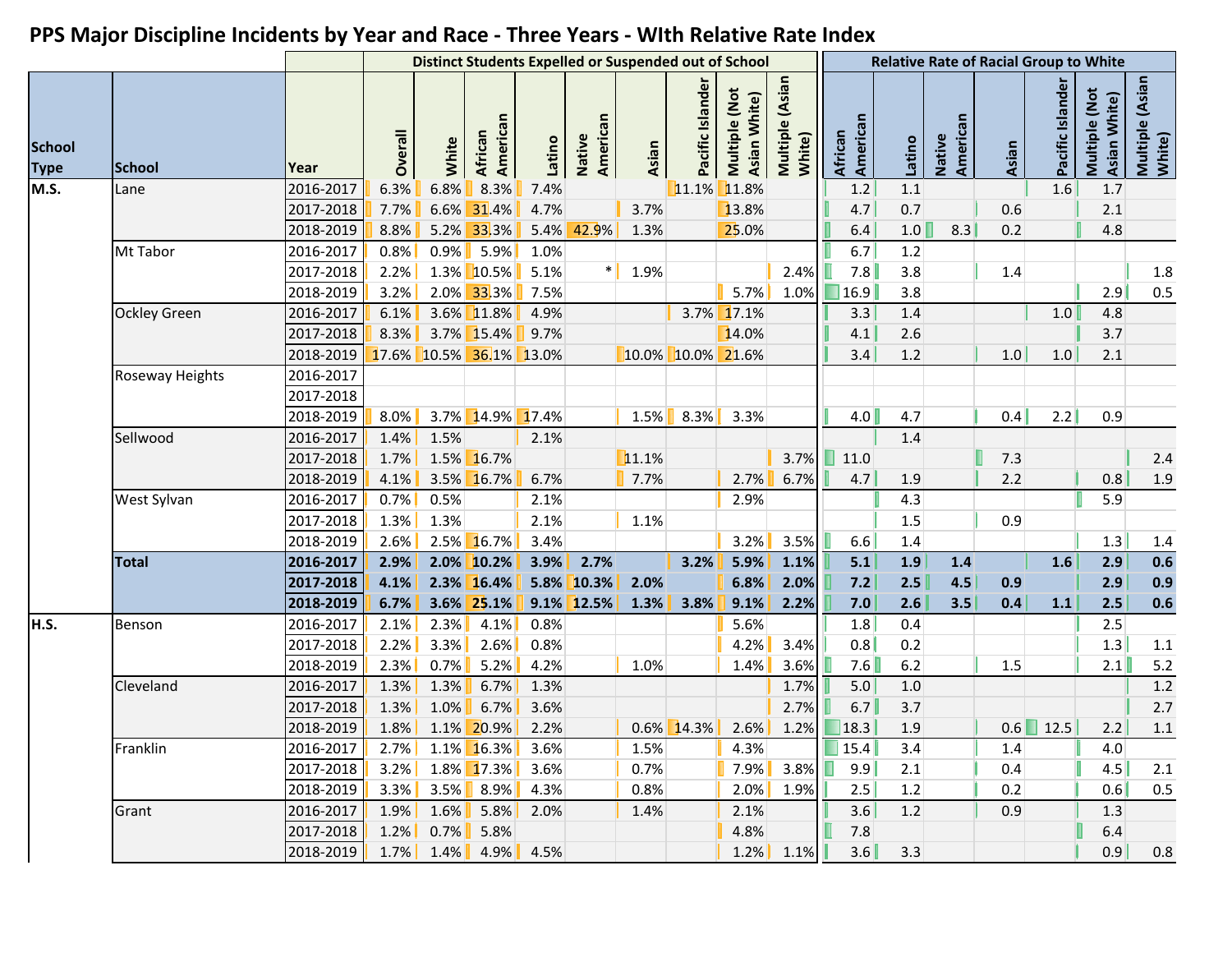|                              |                                      |           | <b>Distinct Students Expelled or Suspended out of School</b> |       |                               |         |                    |        |                  |                               |                           |                     |         |                    | <b>Relative Rate of Racial Group to White</b> |                  |                               |                            |
|------------------------------|--------------------------------------|-----------|--------------------------------------------------------------|-------|-------------------------------|---------|--------------------|--------|------------------|-------------------------------|---------------------------|---------------------|---------|--------------------|-----------------------------------------------|------------------|-------------------------------|----------------------------|
| <b>School</b><br><b>Type</b> | <b>School</b>                        | Year      | Overall                                                      | White | American<br>African           | Latino  | American<br>Native | Asian  | Pacific Islander | Multiple (Not<br>Asian White) | Multiple (Asian<br>White) | American<br>African | Latino  | American<br>Native | Asian                                         | Pacific Islander | Multiple (Not<br>Asian White) | Multiple (Asian)<br>White) |
| H.S.                         | Jefferson                            | 2016-2017 | 8.1%                                                         | 3.3%  | $11.7\%$                      | 10.0%   |                    |        | 6.7%             | 4.2%                          |                           | 3.5                 | 3.0     |                    |                                               | 2.0              | 1.3                           |                            |
|                              |                                      | 2017-2018 | 8.9%                                                         |       | 4.2% 14.0%                    | 4.4%    |                    |        |                  | 15.3%                         |                           | 3.3                 | 1.0     |                    |                                               |                  | 3.6                           |                            |
|                              |                                      | 2018-2019 | 4.6%                                                         | 0.5%  | 7.1%                          | 4.9%    |                    | 16.7%  |                  | 7.2%                          |                           | 14.4                | 9.8     |                    | 33.5                                          |                  | 14.6                          |                            |
|                              | Lincoln                              | 2016-2017 | 0.8%                                                         | 0.6%  |                               | 1.4%    | $\ast$             |        | $\ast$           | 3.3%                          |                           |                     | 2.4     |                    |                                               |                  | 5.8                           |                            |
|                              |                                      | 2017-2018 | 1.2%                                                         | 1.2%  |                               | 2.8%    |                    |        |                  | 1.7%                          | 2.4%                      |                     | 2.4     |                    |                                               |                  | 1.4                           | 2.1                        |
|                              |                                      | 2018-2019 | 1.4%                                                         | 1.3%  |                               | 1.2%    | $\ast$             | 1.2%   |                  | 1.7%                          | 1.2%                      |                     | 0.9     |                    | 0.9                                           |                  | 1.2                           | 0.9                        |
|                              | Madison                              | 2016-2017 | 4.1%                                                         |       | $2.5\%$ 10.3%                 | 3.1%    |                    |        | 2.7% 9.5%        | 3.3%                          |                           | 4.1                 | 1.2     |                    | 1.1                                           | 3.8              | 1.3                           |                            |
|                              |                                      | 2017-2018 | 5.5%                                                         |       | 3.6% 11.6%                    | 5.0%    |                    |        |                  | 21.4% 10.6%                   |                           | 3.2                 | 1.4     |                    |                                               | 5.9              | 2.9                           |                            |
|                              |                                      | 2018-2019 | 5.9%                                                         |       | 4.2% 16.2%                    | 4.0%    | 9.1%               | 0.6%   |                  | 11.4%                         |                           | 3.9                 | $1.0\,$ | 2.2                | 0.1                                           |                  | 2.7                           |                            |
|                              | Roosevelt                            | 2016-2017 | 5.1%                                                         | 6.0%  | $\vert$ 7.1%                  | 4.4%    |                    |        | $9.1\%$          | 4.3%                          |                           | 1.2                 | 0.7     |                    |                                               | 1.5              | 0.7                           |                            |
|                              |                                      | 2017-2018 | 5.8%                                                         |       | 4.1% 14.0%                    | 4.7%    |                    | 2.8%   |                  | 3.9%                          |                           | 3.4                 | 1.1     |                    | 0.7                                           |                  | 1.0                           |                            |
|                              |                                      | 2018-2019 | 6.3%                                                         |       | 3.9% 13.7%                    | $4.8\%$ | 18.2%              |        | 6.1%             | 7.6%                          |                           | 3.5                 | 1.2     | 4.7                |                                               | 1.6              | 1.9                           |                            |
|                              | Wilson                               | 2016-2017 | 2.7%                                                         | 2.3%  | 7.5%                          | 6.2%    |                    | 2.1%   |                  |                               |                           | 3.3                 | 2.7     |                    | 0.9                                           |                  |                               |                            |
|                              |                                      | 2017-2018 | 2.7%                                                         | 1.8%  | 6.3%                          |         | 7.5% 11.1%         | 2.0%   |                  | 5.9%                          |                           | 3.5                 | 4.1     | 6.2                | 1.1                                           |                  | 3.3                           |                            |
|                              |                                      | 2018-2019 | 2.3%                                                         | 1.7%  | 5.6%                          | 5.9%    |                    |        |                  | 5.8%                          |                           | 3.2                 | 3.4     |                    |                                               |                  | 3.3                           |                            |
|                              | <b>Total</b>                         | 2016-2017 | 2.7%                                                         | 1.7%  | 8.6%                          | 3.3%    | 1.4%               | 1.0%   | 5.9%             | 3.0%                          | 0.3%                      | 5.1                 | 1.9     | 0.8                | 0.6                                           | 3.5              | 1.7                           | 0.2                        |
|                              |                                      | 2017-2018 | 3.0%                                                         |       | 1.7% 10.4%                    | 3.7%    | 1.4%               | 0.4%   | 3.5%             | 6.1%                          | 1.7%                      | 6.1                 | 2.2     | 0.8                | 0.2                                           | 2.0              | 3.6                           | $1.0\,$                    |
|                              |                                      | 2018-2019 | 3.0%                                                         | 1.9%  | 9.8%                          | 4.1%    | 5.6%               | 0.9%   | 2.9%             | 4.5%                          | 1.2%                      | $5.2$               | 2.2     | 3.0                | 0.5                                           | 1.6              | 2.4                           | 0.6                        |
| PPS Alt.                     | <b>ACCESS</b>                        | 2016-2017 | 0.6%                                                         | 0.4%  |                               | 4.5%    |                    |        |                  |                               |                           |                     | 11.1    |                    |                                               |                  |                               |                            |
|                              |                                      | 2017-2018 | 1.2%                                                         | 0.9%  |                               | 5.3%    |                    | 2.6%   |                  |                               |                           |                     | 5.9     |                    | 2.9                                           |                  |                               |                            |
|                              |                                      | 2018-2019 | 3.4%                                                         | 3.1%  |                               | 9.5%    |                    | 2.5%   |                  | 7.1%                          |                           |                     | 3.0     |                    | 0.8                                           |                  | 2.3                           |                            |
|                              | Alliance **                          | 2016-2017 |                                                              |       | 17.1% 13.4% 22.5% 14.3% 16.7% |         |                    |        |                  | $* 25.0\%$                    |                           | 1.7                 | 1.1     | 1.2                |                                               |                  | 1.9                           |                            |
|                              |                                      | 2017-2018 |                                                              |       | 19.4% 13.1% 26.3%             | 9.5%    |                    | $\ast$ |                  | 64.7%                         |                           | 2.0                 | 0.7     |                    |                                               |                  | 4.9                           |                            |
|                              |                                      | 2018-2019 | 12.6%                                                        |       | $9.2\%$ 17.9%                 | 5.8%    |                    | 16.7%  |                  | 28.6%                         |                           | 1.9                 | 0.6     |                    | 1.8                                           |                  | 3.1                           |                            |
|                              | Metro. Learning Center               | 2016-2017 | 1.4%                                                         | 1.8%  |                               |         |                    |        |                  |                               |                           |                     |         |                    |                                               |                  |                               |                            |
|                              |                                      | 2017-2018 | 3.8%                                                         | 4.7%  |                               |         | $\ast$             |        |                  |                               |                           |                     |         |                    |                                               |                  |                               |                            |
|                              |                                      | 2018-2019 | $5.9\%$                                                      | 5.3%  |                               | 7.5%    | $\ast$             |        |                  | 15.8%                         |                           |                     | 1.4     |                    |                                               |                  | 3.0                           |                            |
|                              | Portland International Sch 2016-2017 |           | 3.6%                                                         |       |                               | 7.7%    |                    |        |                  |                               |                           |                     |         |                    |                                               |                  |                               |                            |
|                              |                                      | 2017-2018 |                                                              |       |                               |         |                    |        |                  |                               |                           |                     |         |                    |                                               |                  |                               |                            |
|                              |                                      | 2018-2019 |                                                              |       |                               |         |                    |        |                  |                               |                           |                     |         |                    |                                               |                  |                               |                            |
|                              | <b>Total</b>                         | 2016-2017 | 4.3%                                                         |       | 2.7% 14.3%                    |         | 6.9% 14.3%         |        | $\ast$           | 9.4%                          |                           | 5.3                 | 2.6     | 5.3                |                                               |                  | 3.5                           |                            |
|                              |                                      | 2017-2018 | 6.0%                                                         |       | 4.5% 19.6%                    |         | 4.2% 11.1%         | 3.3%   |                  | 20.4%                         |                           | 4.4                 | 0.9     | 2.5                | 0.7                                           |                  | 4.6                           |                            |
|                              |                                      | 2018-2019 | 6.4%                                                         |       | 5.1% 14.6%                    |         | $6.3\%$ 14.3%      | 2.9%   |                  | 18.5%                         | 2.6%                      | 2.9                 | 1.2     | 2.8                | 0.6                                           |                  | 3.6                           | 0.5                        |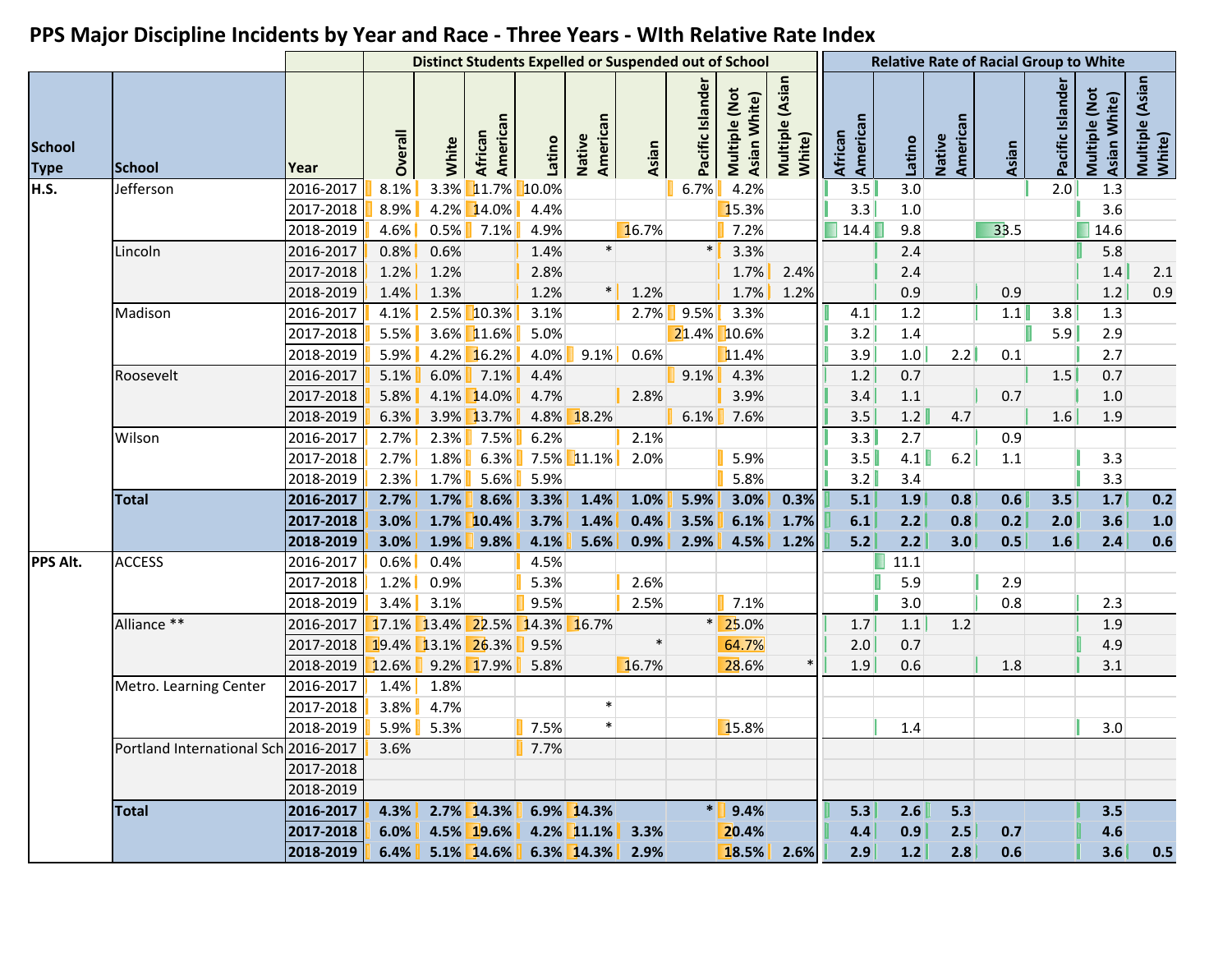|                              |                         |           |         |              |                         |        | <b>Distinct Students Expelled or Suspended out of School</b> |        |                  |                               |                           | <b>Relative Rate of Racial Group to White</b> |         |                           |       |                  |                               |                           |
|------------------------------|-------------------------|-----------|---------|--------------|-------------------------|--------|--------------------------------------------------------------|--------|------------------|-------------------------------|---------------------------|-----------------------------------------------|---------|---------------------------|-------|------------------|-------------------------------|---------------------------|
| <b>School</b><br><b>Type</b> | <b>School</b>           | Year      | Overall | White        | American<br>African     | Latino | American<br>Native                                           | Asian  | Pacific Islander | Multiple (Not<br>Asian White) | Multiple (Asian<br>White) | American<br>African                           | Latino  | American<br><b>Native</b> | Asian | Pacific Islander | Multiple (Not<br>Asian White) | Multiple (Asian<br>White) |
| Sp.Ed. Site                  | <b>CTC Humboldt</b>     | 2016-2017 |         |              |                         |        |                                                              |        |                  |                               |                           |                                               |         |                           |       |                  |                               |                           |
|                              |                         | 2017-2018 |         |              |                         |        |                                                              |        |                  |                               |                           |                                               |         |                           |       |                  |                               |                           |
|                              |                         | 2018-2019 |         |              |                         |        |                                                              |        |                  |                               |                           |                                               |         |                           |       |                  |                               |                           |
|                              | <b>CTC Northeast</b>    | 2016-2017 |         |              |                         |        |                                                              |        |                  |                               |                           |                                               |         |                           |       |                  |                               |                           |
|                              |                         | 2017-2018 |         |              |                         |        |                                                              |        |                  |                               |                           |                                               |         |                           |       |                  |                               |                           |
|                              |                         | 2018-2019 |         |              |                         |        |                                                              |        |                  |                               |                           |                                               |         |                           |       |                  |                               |                           |
|                              | <b>CTC Southeast</b>    | 2016-2017 | 2.1%    |              |                         |        |                                                              |        |                  |                               |                           |                                               |         |                           |       |                  |                               |                           |
|                              |                         | 2017-2018 |         |              |                         |        |                                                              |        |                  |                               |                           |                                               |         |                           |       |                  |                               |                           |
|                              |                         | 2018-2019 |         | $3.0\%$ 2.2% |                         | 10.0%  |                                                              |        |                  |                               |                           |                                               | 4.5     |                           |       |                  |                               |                           |
|                              | PPS Pioneer Programs ** | 2016-2017 |         |              | 32.6% 28.1% 43.3% 25.0% |        | $\ast$                                                       |        |                  | 40.0%                         |                           | 1.5                                           | 0.9     |                           |       |                  | 1.4                           |                           |
|                              |                         | 2017-2018 |         |              | 22.8% 20.8% 36.4% 7.1%  |        |                                                              |        |                  | 18.8%                         |                           | 1.7                                           | 0.3     |                           |       |                  | 0.9                           |                           |
|                              |                         | 2018-2019 |         |              | 32.3% 24.3% 46.4% 28.6% |        |                                                              | $\ast$ |                  | 37.5%                         | $\ast$                    | 1.9                                           | 1.2     |                           |       |                  | 1.5                           |                           |
|                              | <b>Total</b>            | 2016-2017 |         |              |                         |        | 18.4% 13.5% 31.0% 15.2% 16.7%                                |        |                  | 37.5%                         | $\ast$                    | 2.3                                           | $1.1$   | $1.2$                     |       |                  | 2.8                           |                           |
|                              |                         | 2017-2018 |         |              | 11.8% 10.0% 25.0%       | 3.6%   |                                                              |        |                  | 15.0%                         |                           | 2.5                                           | 0.4     |                           |       |                  | 1.5                           |                           |
|                              |                         | 2018-2019 |         |              | 18.0% 12.5% 28.9% 18.4% |        |                                                              | 7.1%   |                  | 32.1%                         |                           | 2.3                                           | 1.5     |                           | 0.6   |                  | 2.6                           |                           |
| <b>Charter</b>               | Arthur Academy          | 2016-2017 |         | $3.0\%$ 3.8% |                         |        |                                                              |        |                  | 5.6%                          |                           |                                               |         |                           |       |                  | 1.4                           |                           |
|                              |                         | 2017-2018 |         | $6.9\%$ 8.5% |                         | 9.1%   |                                                              |        |                  |                               | 5.3% 11.1%                |                                               | $1.1\,$ |                           |       |                  | 0.6                           | 1.3                       |
|                              |                         | 2018-2019 |         | $3.0\%$ 3.8% |                         |        |                                                              |        |                  | 5.0%                          |                           |                                               |         |                           |       |                  | 1.3                           |                           |
|                              | Cm2 Opal School         | 2016-2017 |         |              |                         |        |                                                              |        |                  |                               |                           |                                               |         |                           |       |                  |                               |                           |
|                              |                         | 2017-2018 |         |              |                         |        |                                                              |        |                  |                               |                           |                                               |         |                           |       |                  |                               |                           |
|                              |                         | 2018-2019 |         |              |                         |        |                                                              |        |                  |                               |                           |                                               |         |                           |       |                  |                               |                           |
|                              | <b>Emerson School</b>   | 2016-2017 |         |              |                         |        |                                                              |        |                  |                               |                           |                                               |         |                           |       |                  |                               |                           |
|                              |                         | 2017-2018 |         |              |                         |        |                                                              |        |                  |                               |                           |                                               |         |                           |       |                  |                               |                           |
|                              |                         | 2018-2019 |         |              |                         |        |                                                              |        |                  |                               |                           |                                               |         |                           |       |                  |                               |                           |
|                              | <b>Kairos PDX</b>       | 2016-2017 | 9.2%    |              | 8.5%                    | $\ast$ |                                                              |        |                  | 33.3%                         |                           |                                               |         |                           |       |                  |                               |                           |
|                              |                         | 2017-2018 | 2.4%    | 2.9%         | 1.6%                    |        |                                                              |        |                  | 5.9%                          |                           | 0.6                                           |         |                           |       |                  | 2.1                           |                           |
|                              |                         | 2018-2019 |         | $3.5\%$ 2.6% | 2.3%                    |        | 16.7%                                                        |        |                  | 8.7%                          |                           | 0.9                                           |         | 6.3                       |       |                  | 3.3                           |                           |
|                              | Le Monde                | 2016-2017 |         |              |                         |        |                                                              |        |                  |                               |                           |                                               |         |                           |       |                  |                               |                           |
|                              |                         | 2017-2018 |         |              |                         |        |                                                              |        |                  |                               |                           |                                               |         |                           |       |                  |                               |                           |
|                              |                         | 2018-2019 | $1.2\%$ | 0.4%         |                         | 7.7%   |                                                              |        |                  |                               | 4.0% 8.3%                 |                                               | 20.6    |                           |       |                  |                               | $10.7$ 22.3               |